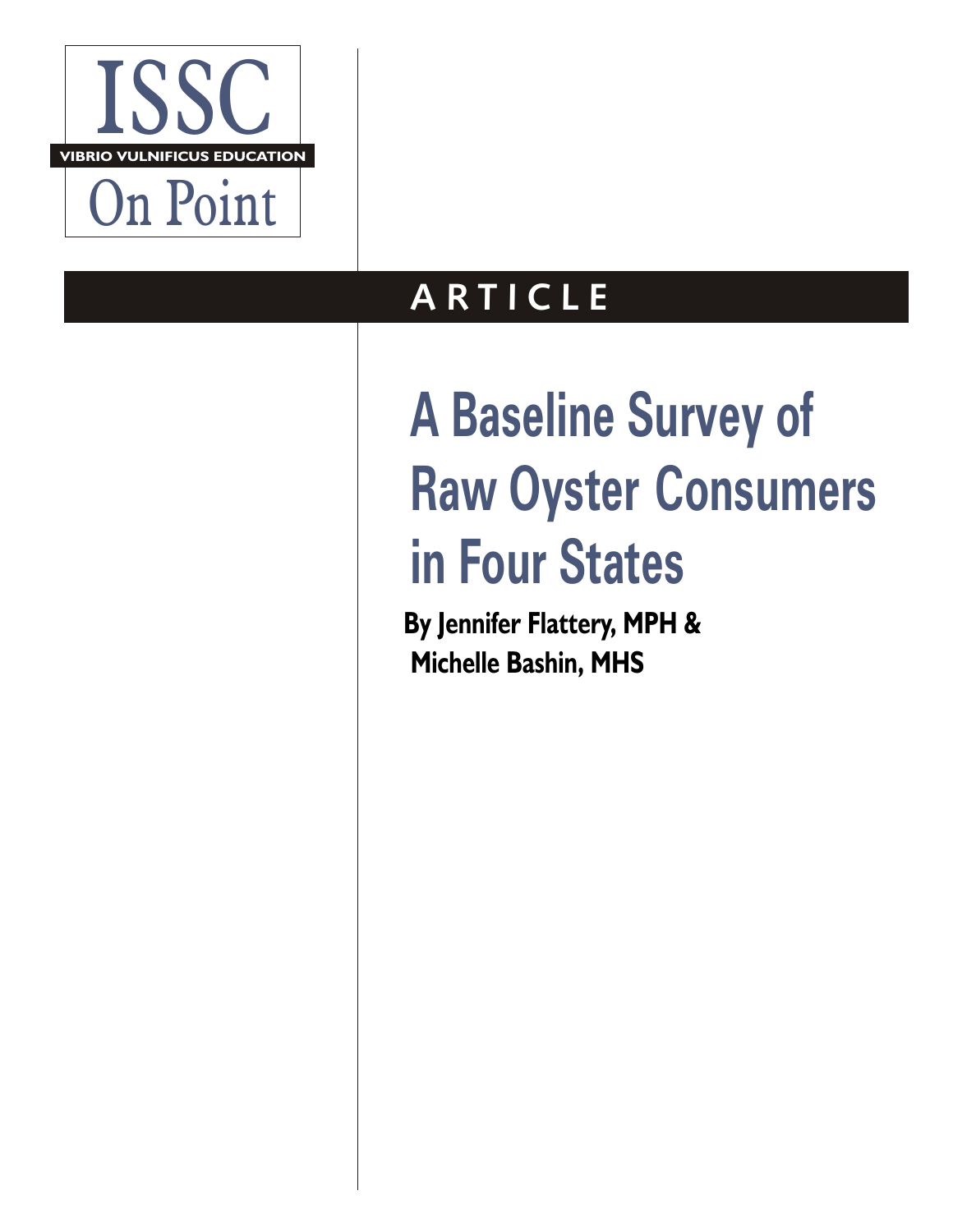

## **Contents**

## **List of Tables**

| Table 1:         | Comparison Between Raw Oyster Consumer's Race And Race By State<br>Population    |
|------------------|----------------------------------------------------------------------------------|
| Table 2:         | Raw Oyster Consumer Ethnicity By Race                                            |
| Table 3:         | Risk Factor Comparison Raw Oyster Consumers And General Population               |
| Table 4:         | Average Raw Oyster Meals Per Year By State                                       |
| Table 5:         | Average Raw Oyster Meals Last 12 Months                                          |
| Table 6:         | Changes In Raw Oyster Consumption In Last Year By State                          |
| Table 7:         | Changes In Raw Oyster Consumption In Last Year By Risk Factor                    |
| <b>Table 8:</b>  | Raw Oyster Consumption In Last Year By Risk Factor                               |
| Table 9:         | Raw Oyster Consumer Knowledge Of Health Risks By State                           |
| <b>Table 10:</b> | Where Consumers Learned Who Should Avoid Eating Raw Oysters                      |
| Table 11:        | Where Consumers Learned About Liver Disease Or Diabetes Risks                    |
| Table 12:        | Where At-Risk Consumers Learned About Liver Disease Or Diabetes Risks            |
| Table 13:        | Percent Of Raw Oyster Consumers Using Strategy For Reducing Risk Of<br>Infection |
| Table 14:        | Consumers' Reasons For Eating Raw Oysters Less Frequently                        |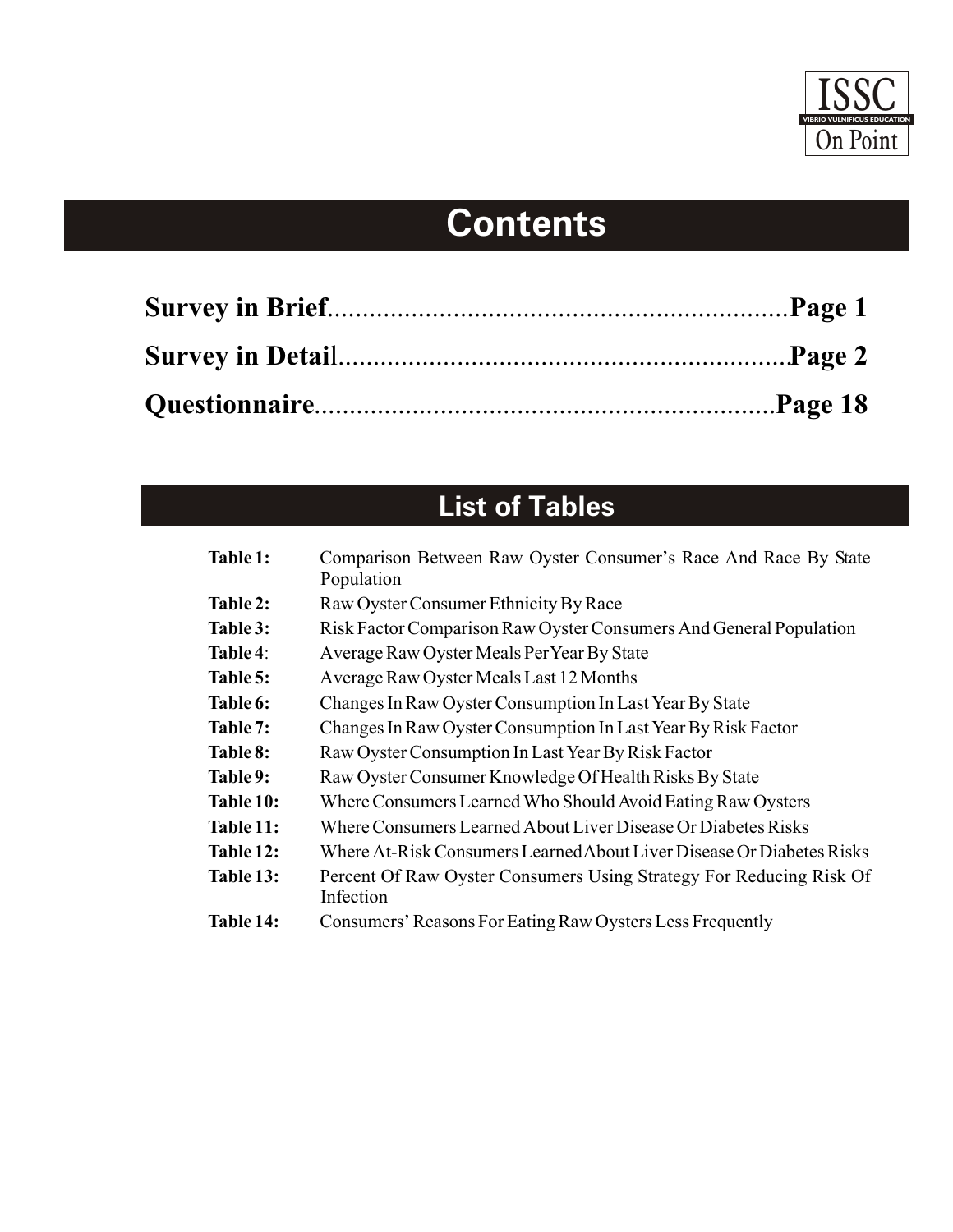## SURVEY IN BRIEF

In 2002, the Interstate Shellfish progress toward meeting these Sanitation Conference (ISSC) adopted new National Shellfish Sanitation Program Guidelines for reducing illness from *Vibrio vulnificus*. These standards require states with two or more reported cases of *Vibrio vulnificus* from raw oysters to implement a *Vibrio vulnificus Risk Management Plan* for oysters. Educating raw-oyster consumers is a mandatory element of state plans.

The new National Shellfish Sanitation Program (NSSP) defined two success criteria for consumer information programs:

- 1) Increase raw-oyster consumer awareness of the risks of eating raw shellfish 40 percent above baseline levels; and,
- 2) Increase the proportion of high-risk consumers who stop eating raw oysters 15 percent above baseline levels.

The purpose of this survey is to establish a baseline for consumers' beliefs, consumption patterns and knowledge of risks before states intensify *Vibrio vulnificus* education activities. The ISSC contracted with Clearwater Research Inc. to conduct telephone interviews in California, Florida, Louisiana and Texas. Between September 27, 2001 and February 28, 2002 Clearwater Research completed 1,963 interviews with raw oyster consumers. A follow-up survey will be conducted in 24-months. Changes from baseline levels will reflect state's objectives.

## **Key Findings**

The following results pertain to raw oyster consumers in all four states.

**Awareness of Who Should Not Eat Raw Oysters**

- ! **Nearly half (43 percent) of all consumers are unfamiliar with any at-risk group**; 57 percent know of one; 20 percent know of two; and 14 percent know of all three groups.
- ! **Consumer awareness that people with liver disease are at higher risk of illness is moderate.** Half of raw oyster consumers in all four states are aware that people with liver disease should not eat raw oysters.
- ! **Consumer awareness that people with diabetes are at higher risk of illness is minimal.** Only 19 percent know that diabetics should not eat raw oysters.
- Consumers with any risk factor are significantly more aware of who should avoid raw oysters than consumers with no known risk factor.

## **Risk Reduction Measures**

- Among at-risk consumers, 37 percent are eating raw oysters less oftenprimarily for health reasons.
- ! **42 percent of at-risk consumers are doing "nothing" to reduce their risk of illness.**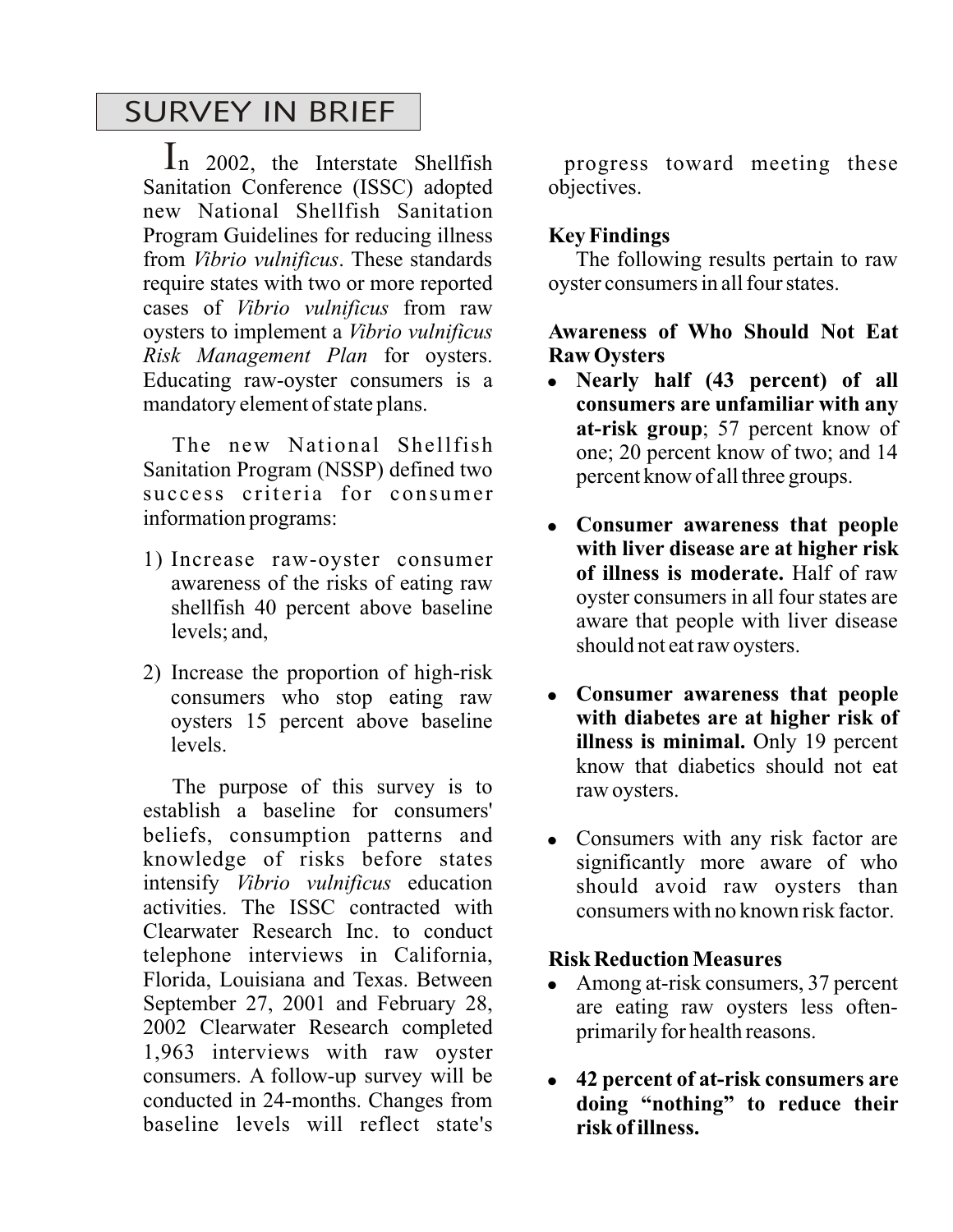! **While those at-risk were more likely to report doing something to reduce their risk of illness, that action was usually an ineffective** 

Misconceptions about how to reduce one's risk of *Vibrio vulnificus* infection are widespread.

## **Conclusions**

- Consumer awareness of who should not eat raw oysters is moderate at best. Half of all consumers do not know about liver disease and raw oysters. Very few know that diabetic consumers are at high risk of *Vibrio vulnificus* infection. This limited awareness is particularly worrisome with the accelerating rates of diabetes and liver disease in America.
- Many of those at-risk are already taking some action to avoid illness. These actions, however, are usually ineffective ones. By emphasizing

SURVEY IN DETAIL

## **Background & Objectives**

Controlling *Vibrio vulnificus* reemerged as a focus of national attention in 2002, with the passage of new National Shellfish Sanitation Program (NSSP) guidelines. The NSSP Guide for the Control of Molluscan Shellfish required states with two or more reported cases of *Vibrio vulnificus* to implement a *Vibrio vulnificus Risk Management Plan* for oysters. At a minimum, these plans were required to include four elements:

consumers to adopt more effective behaviors.

- One in three consumers are eating raw oysters less often. There is no statistically significant difference between those at-risk and those with no known risk factors. Programs face the challenge of reducing raw oyster consumption among those at-risk, while maintaining overall consumer demand.
- Key messages should address 1) which groups are at risk; 2) effective actions to prevent illness; 3) popular myths about preventing illness.
- ! Health care providers such as diabetes care managers; dieticians and nurses offer another avenue for reaching those at-risk. Educational efforts should address a broad range of professionals with direct contact with those at risk.
- 1) Administrative procedures and resources to accomplish a collective *V. vulnificus* illness reduction from the baseline rate of 0.036/million;
- 2) A consumer education program targeting raw oyster consumers and consumers with health conditions that increase their risk of *V. vulnificus* infection;
- 3) A process to collect standardized case information, and;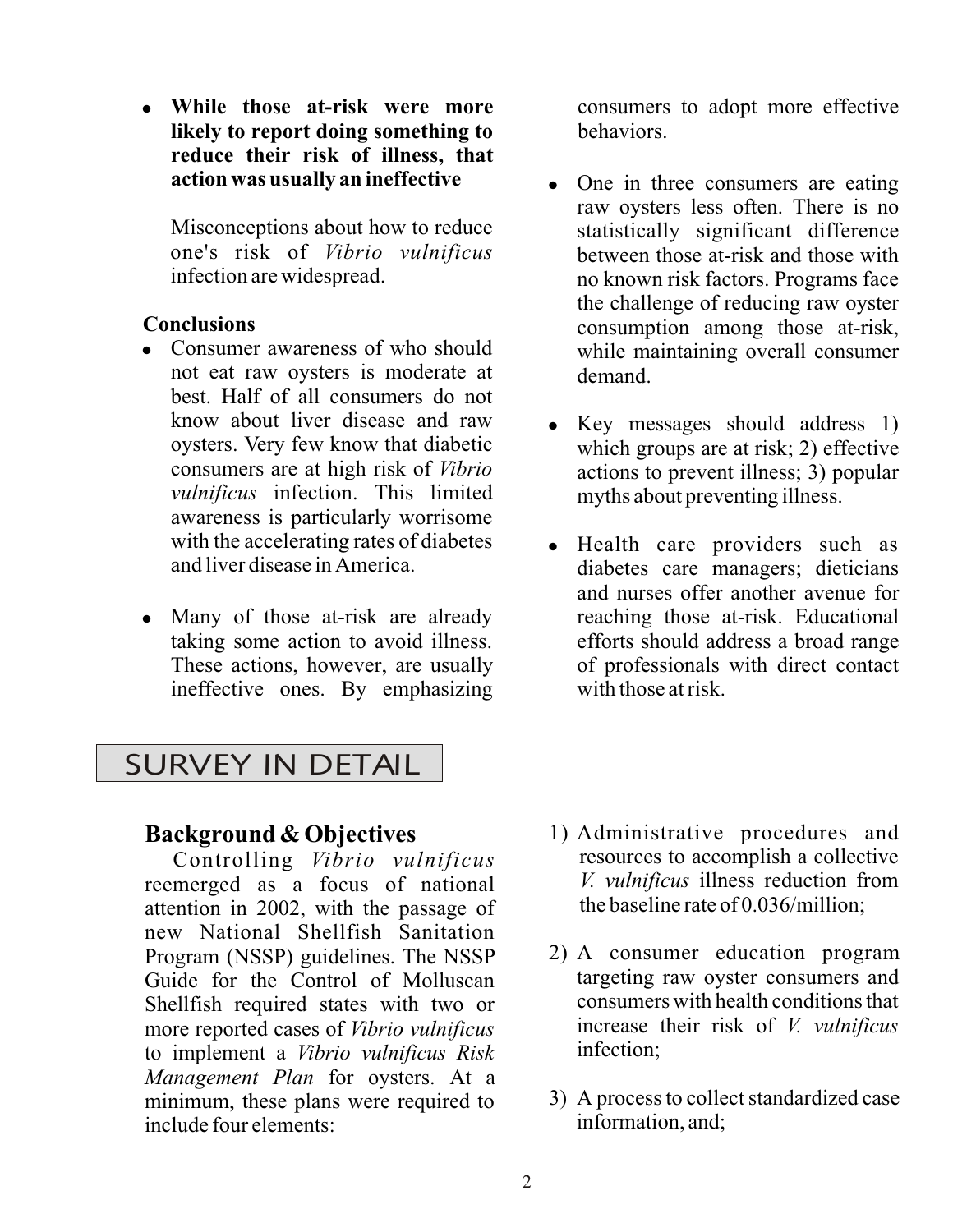4) A process to track products implicated in *Vibrio vulnificus* illnesses.

survey to establish a statistical baseline for raw oyster consumers' beliefs, consumption patterns and knowledge of the risks of consuming

> oysters raw. These data represent a starting point, before intensive s t a t e

## **Educating raw oyster consumers** is a pivotal strategy for states to reach illness reduction goals defined in the Guidelines.

By 12/31/06, states must reduce *Vibrio vulnificus* cases by 40 percent or implement additional, mandatory controls such as increasing post harvest treatment capacity, labeling for shucking by certified dealer, and closing shellfish growing areas. According to the Guidelines, educational efforts should target both raw oyster consumers and high-risk consumers. Consumers considered "high-risk" include those with liver disease, diabetes, or weakened immunity, health conditions that make them highly vulnerable to *Vibrio vulnificus* infection.

The Guidelines specify two objectives for consumer education programs:

At the end of 24-months:

- Increase consumer awareness of the risks of eating raw oysters 40 percent above baseline levels;
- Increase the proportion of high-risk consumers who refrain from eating raw oysters for health reasons 15 percent above baseline levels.

The Interstate Shellfish Sanitation Conference (ISSC) undertook this

educational activities began. An identical followup survey will be conducted in 24 months. The difference between baseline and follow-up results will reflect states' progress toward achieving these consumer education objectives.

Survey statistics are critical for evaluating the impact of health communication programs. Case counts are useful for establishing rates of *Vibrio vulnificus* infection. With an average of 35 illnesses per year, however, cases of illness are very rare events. These numbers are too small to reflect changes resulting from educational programs. Annual case counts can also vary greatly as the result of extraneous factors such as temperature, rainfall, growing area closures, chance, etc. While cases of illness represent final outcomes, surveys can capture information on a broad range of factors (risks, beliefs, behaviors), prior to illness. With these considerations in mind, a before-and-after survey of raw oyster consumers was selected to measure the effectiveness of communication programs in four states.

The ISSC chose a telephone survey format because it is simpler to design and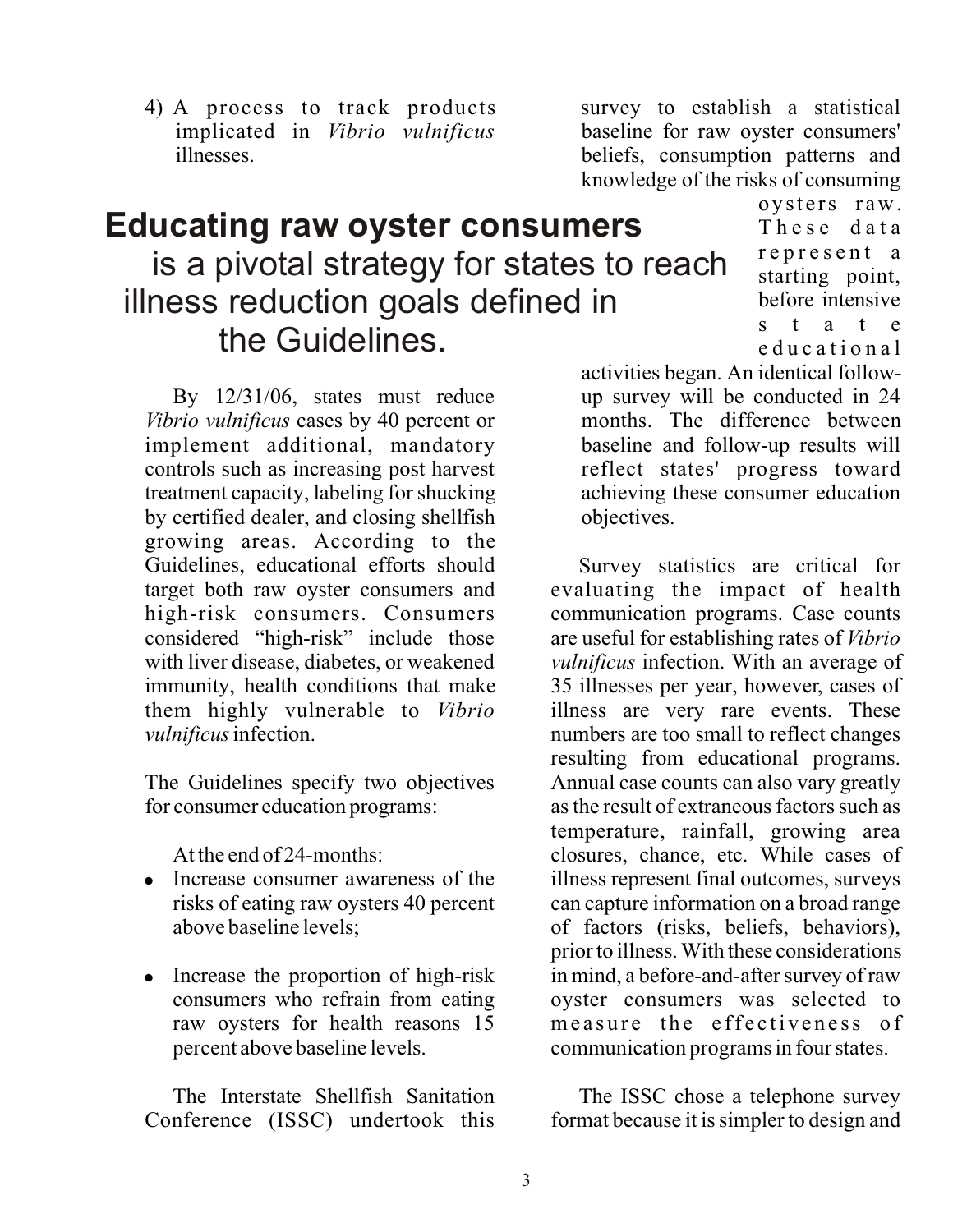carry out and less expensive than individual interviews or mail surveys. Telephone surveys also have much higher response rates than written ones. A larger cross-section of respondents tends to be more representative of the respondent group (in this case raw oyster eaters) and is therefore more accurate.

The survey was conducted in the four states required to develop Risk Management Plans for oysters: Florida, Louisiana, Texas and California. The questionnaire elicited new information about raw oyster consumers' attitudes, media exposure and consumption behavior. These data are useful to state programs for understanding target audiences, prioritizing potential audiences, and shaping effective messages. State and national programs will use this information to develop and refine messages targeting consumers and those at risk

consumers and "oyster" refers to raw oysters. "At-risk" and "high-risk" consumers are defined as persons with one or more known risk factors for *Vibrio vulnificus* infection. "Low-risk" refers to individuals with no known risk factors.

## **Who Eats Raw Oysters? Consumer Profile**

**Age:** On balance, raw oyster eaters in the four states surveyed are slightly older than the US population. The median age of raw oyster consumers is 40 years, compared to 36 years for the population as a whole. Consumer age differs between states. In California, raw oyster eaters are significantly younger than the median age; while in Florida, they are significantly older.

**Race:** The survey approaches race and ethnicity separately. Respondents chose from a list of the following races: African American, Asian, White, Native

## **Increasing consumer awareness** is an important first step toward behavior change. The ultimate purpose of *Vibrio vulnificus* education programs, however, is to convince those at-risk to stop eating raw oysters.

By changing high-risk consumers' habits, education programs can contribute to decreased rates of illness and death from *Vibrio vulnificus* infection.

Throughout the report, the term "consumer" refers to raw oyster

American and Other. Ethnicity is defined as either Hispanic or Non-Hispanic. By separating ethnicity and race, Hispanic ethnicity can be combined with White, Black, Asian, etc. rather than treated as a separate race

altogether. Respondents can therefore define themselves as White Hispanic, White Non-Hispanic, Black Hispanic, etc. This is the current standard for defining these demographics.

Raw oyster consumers are predominantly White. In the four states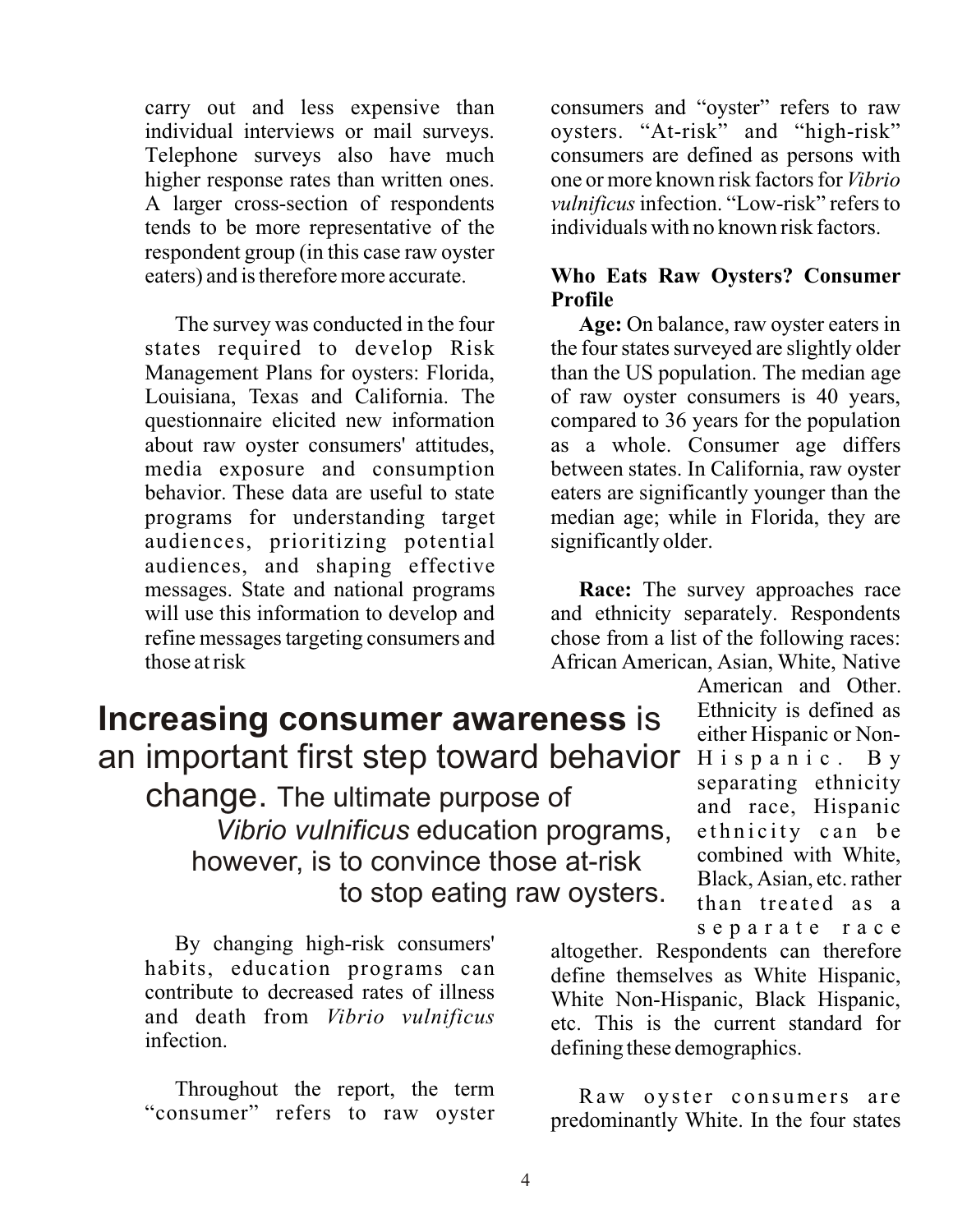combined, Caucasians account for three out of every four consumers. Whites are over-represented among raw oyster eaters in individual states and in all states combined. The proportion of White consumers differs from state to state.

African Americans on the other hand, make up a very small proportion of raw oyster eaters (6 percent), far less than in the overall population. In Louisiana for example, African Americans accounted for 10 percent of oyster eaters, but make up 33 percent of the state's population. (See Table 1.)

Asians accounted for another 6 percent of raw oyster consumers. Native Americans make up a surprising 2 percent of raw oyster consumers. This compares with just

0.7 percent represe ntation in the population at large. While interesting, this finding must be cautiously interpreted because the total number of Native Americans surveyed was very small (36 respondents). The remaining 11 percent of consumers gave their race as "Other". A closer look at these respondents revealed that 90% subsequently described their ethnicity as

### Hispanic.

**Ethnicity**: After race, another question inquired about Hispanic background. In ethnic terms, Hispanics comprise nearly a quarter of raw oyster

**Table 1: Comparison between Raw Oyster Consumer's Race And Race by State Population**

|                                    | <b>CA</b> | FL    | LA    | <b>TX</b> |
|------------------------------------|-----------|-------|-------|-----------|
| White Consumers                    | 65%       | 86%   | 85%   | 81%       |
| % White Population                 | 63%       | 80%   | 65%   | 73%       |
| <b>Black Consumers</b>             | 5%        | 6%    | 10%   | 8%        |
| % Black Population                 | 7%        | 16%   | 33%   | 12%       |
| Asian/Pacific Island<br>Consumers  | 10%       | $1\%$ | $1\%$ | 2%        |
| Asian/Pacific Island<br>Population | 12%       | 2%    | 2%    | 3%        |
| Native American<br>Consumers       | 3%        | 2%    | 2%    | $1\%$     |
| Native American<br>Population      | 2%        | $1\%$ | $1\%$ | 1%        |
| <b>Other Consumers</b>             | 18%       | 5%    | 2%    | 8%        |
| <b>Other Population</b>            | 19%       | 4%    | $1\%$ | 7%        |

consumers in the four states combined. California had a significantly larger proportion of Hispanic consumers (32 percent) than did any other state. Hispanics also make up 32 percent of the state's population. In Texas, only 21 percent of raw oyster consumers are Hispanic, yet Hispanics comprise 32 percent of the

**Table 2: Raw Oyster Consumer Ethnicity by Race**

| Race                   | % Hispanic | % Non-Hispanic | <b>Total</b> |
|------------------------|------------|----------------|--------------|
| White                  | 13.8       | 86.2           | 100%         |
| <b>Black</b>           | 9.5        | 90.5           | 100%         |
| Asian/Pacific Islander | 5.7        | 94.3           | 100%         |
| Native American        | 55.3       | 44.7           | 100%         |
| Other                  | 88.9       | 11.1           | 100%         |

state's population. Table 2 gives the proportion of respondents in each racial group who identified themselves as Hispanic.

P<.00001

**Gender:** In every state, raw oyster consumers were predominantly male, with 60 percent male and 40 percent female. While it is commonly accepted that men eat raw oysters more than women do, these data confirm that the difference is substantial.

**High-Risk:** Overall, 12.8 percent of raw oyster consumers belonged to one or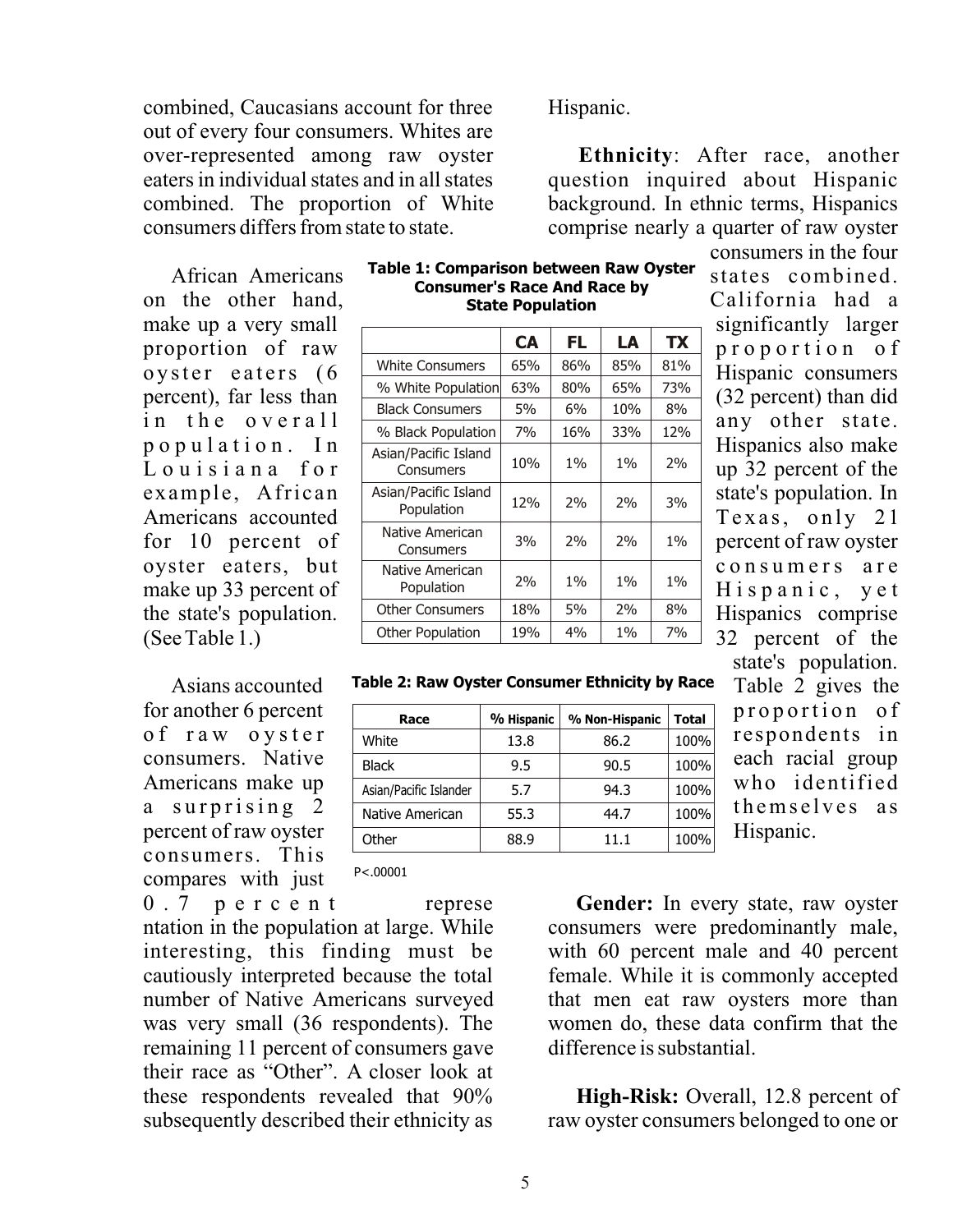more of the three high-risk groups: liver disease, diabetes or weakened immunity. Some 4.3 percent of respondents reported having been diagnosed with **liver disease**. While this is well below the American Liver Association's national estimate of 9 percent, underreporting is to be expected because liver disease is widely asymptomatic and often undiagnosed until its later stages. Among survey respondents, raw oyster consumers with liver disease were typically White males in their mid-50's. Native Americans and Hispanics were significantly over-represented among those with a liver disease diagnosis.

Some 6.6 percent of raw oyster consumers reported having been diagnosed with **diabetes**. This prevalence is comparable to diabetes rates in the overall US population. The American Diabetes Association estimates a national diabetes prevalence of 6.2 percent. Older survey respondents were more likely to report a diabetes diagnosis. This finding is consistent with national trends. Diabetes usually develops in adults over age 40 and is most common among adults over age 55.

About 4 percent of respondents reported having been told by a health professional that they had **weakened immunity**. National estimates are problematic because this term can be so broadly interpreted. Among raw oyster consumers, the typical immunocompromised respondent was middle aged (45 to 64), White and female.

| <b>Raw Oyster Consumers &amp; General Population</b> |             |                           |  |
|------------------------------------------------------|-------------|---------------------------|--|
| <b>Risk Factor</b>                                   | Oyster<br>C | U.S.<br><b>Donulation</b> |  |

**Table 3: Risk Factor Comparison**

| <b>Risk Factor</b> | <b>Oyster</b><br><b>Consumers</b> | U.S.<br><b>Population</b> |
|--------------------|-----------------------------------|---------------------------|
| Liver Dz           | $4.3\%$                           | 9%                        |
| <b>Diabetes</b>    | $6.6\%$                           | $6.2\%$                   |
| Weak Immunity      | 4%                                |                           |

Taking only liver disease and diabetes into account, about 15 percent of the adult population, or about 1 in 7 adults, are at-risk. Including cancer or HIV as types of weak immunity would increase this percentage considerably.

### **Consumption Patterns**

In 1998, the U.S. Food & Drug Administration (FDA) estimates that raw oyster consumers represented 33.6 percent of the population in Louisiana, 16.5 percent in Texas, 11.4 percent in Florida, 11.2 percent in Southern California. This survey found an overall prevalence of 17.5 percent in the four states combined.

Love of oysters appears to be a family affair. In households where raw oysters are eaten, usually more than one (1.6) person ate them. There was a statistically significant difference between states, with Florida and Louisiana averaging more consumers per household.

**How Often & How Many**: Threequarters of all respondents had eaten raw oysters in the past 12 months. These respondents reported having eaten raw oysters an average of six times in the past year. High-risk consumers ate raw oysters much more frequently, reporting an average of 10 times.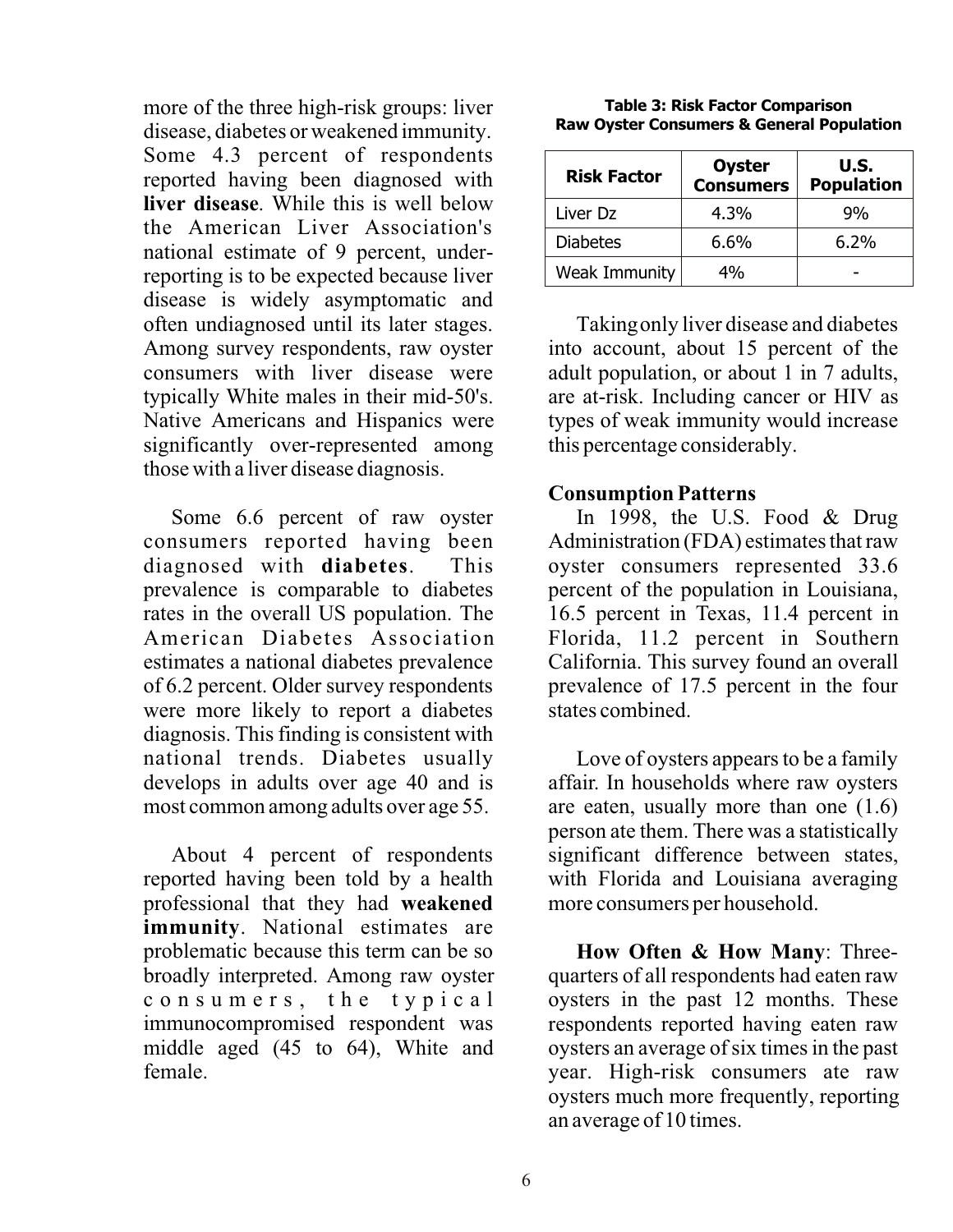Because averaging obscures the extremes, a closer look at these responses is informative. While three-quarters of the respondents ate oysters about every other month, 2.1 percent (102 people) ate them at least once a week ( $\geq$ 52 times) and 1.7 percent (84 people) ate raw oysters more than once a week  $(≥76 \text{ times})$ . One implication is that 4 percent of consumers may be exposed to risk of *Vibrio vulnificus* infection very frequently.

Consumption varies considerably by race and age. While African Americans comprise a small proportion of raw

oyster consumers, they reported eating oysters much more often than any other group11 times on average in the past year. Adults age 65+ followed close

behind, eating an average of 10 oyster meals in the last twelve months. Men eat raw oysters significantly more often than women do: seven times compared to five. In geographic terms, consumers in Louisiana and Florida eat raw oysters significantly more often than consumers in California or Texas.

### **Table 4: Average Raw Oyster Meals Consumed by State**

| <b>State</b> | <b>Annual Times</b><br><b>Eaten</b> |
|--------------|-------------------------------------|
| California   | 5.5                                 |
| Florida      | 6.8                                 |
| Louisiana    | 8.1                                 |
| Texas        | 5.6                                 |

**Table 5: Average Frequency of Raw Oyster Meals Last 12 Months**

| <b>Consumer</b><br><b>Characteristic</b> | Freq. Eaten<br><b>Per Year</b> |
|------------------------------------------|--------------------------------|
| Known Risk<br>Factor                     | 10                             |
| White                                    | 6                              |
| African American                         | 11                             |
| Asian                                    | 3                              |
| Hispanic                                 | 6                              |
| <30 years                                | 7                              |
| 30-44 years                              | 5                              |
| 45-54 years                              | 6                              |
| $65+$ years                              | 10                             |

## **Changes in Consumption**

 **Most consumers** in the four states have not recently changed their raw oyster eating habits. About half (56 percent) eat about as many raw oysters today as they did a year ago.

> This was especially true among older respondents and among consumers in Louisiana. Stable consumption also held true for people with liver disease and those with diabetes. Most people in these two high-risk groups had not recently changed in their raw oyster consumption.

## A third of consumers reported eating raw oysters **less often** than over the past year.

Some 35 percent of both Californians and Texans were eating fewer oysters. Declines were also considerable in Florida where 31 percent of consumers reported eating raw oysters less often.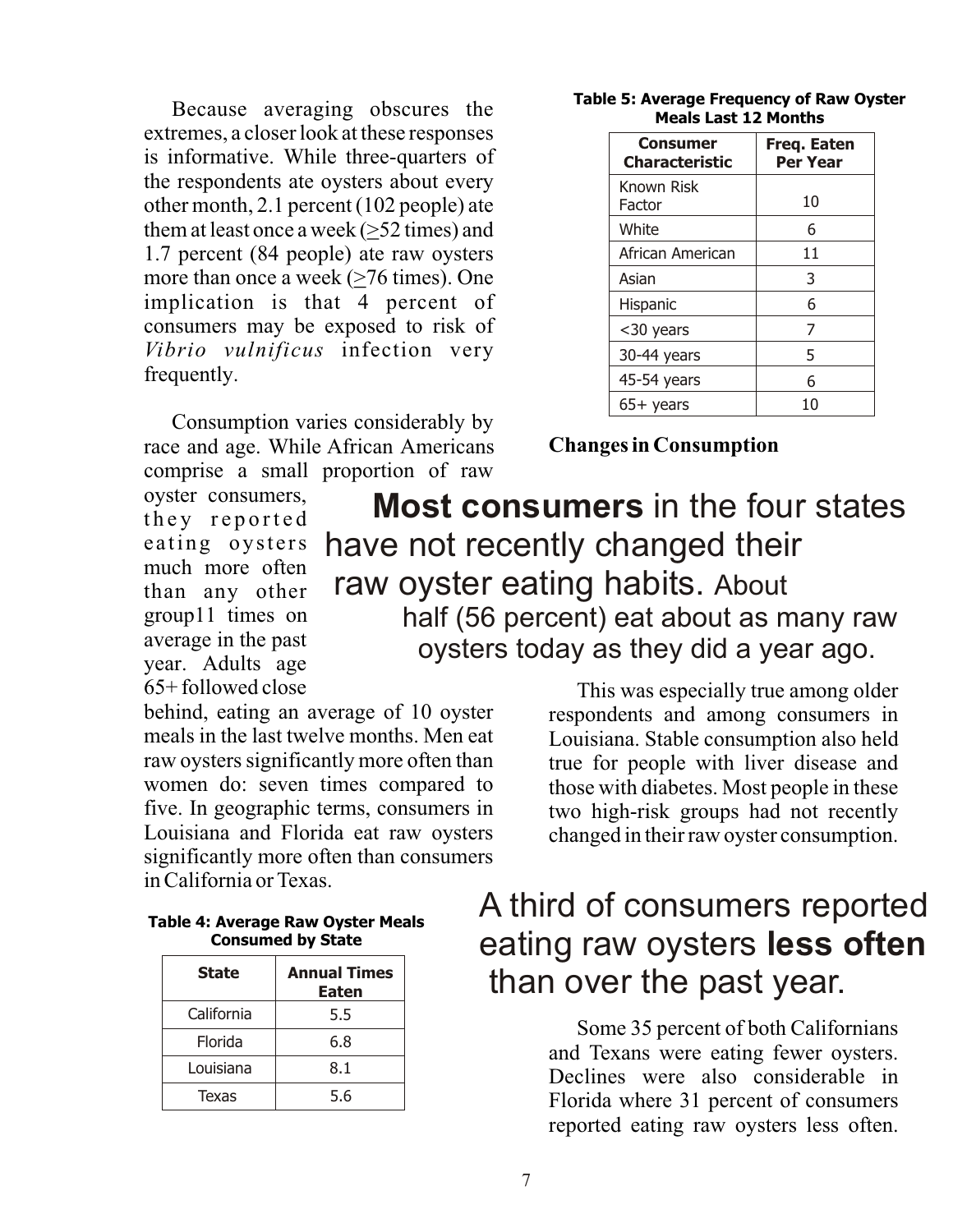Among consumer groups, reduced consumption was greatest among African Americans and those with weak immunity.

Some 10 percent of respondents eat raw oysters **more often** now than last year. Younger people (< 30 years old) were much more likely to report eating raw oysters more frequently. Those eating raw oysters more often tended to come from Florida and Texas.

**Table 6: Raw Oyster Consumption in Last Year by State**

| <b>State</b> | <b>Eat More</b> | <b>Eat Less</b> | <b>Eat Same</b> |
|--------------|-----------------|-----------------|-----------------|
| CA           | 10%             | 35%             | 55%             |
| FL.          | 11%             | 31%             | 58%             |
| LA           | 7%              | 29%             | 64%             |
| <b>TX</b>    | 10%             | 35%             | 55%             |
| ALL          | 10%             | 34%             | 56%             |

**Reasons for Eating Less:** "Personal health concerns" was the principal reason consumers gave for eating

raw oysters less often. Diabetics and those with weakened immunity were also more likely to cite health concerns than other reasons. African Americans were significantly less likely to

mention "health concerns" as their reason for eating fewer oysters, as were Asians, Native Americans and Hispanics. Among African Americans and Asians, "availability" was the most common rationale. Hispanics were more likely to mention "cost" and "other" than were non-Hispanics. Note: These findings on race and reasons for eating less should be cautiously considered because of the small number of respondents.

In three out of the four states, "personal health concerns" was the primary reason for eating raw oysters less often. "Health concerns" was mentioned by 48 percent of Florida consumers who are eating less, compared to 30 percent of California consumers. Californians cited "availability" more often (34 percent) than "health concerns" (30 percent). Women tended to eat less because of "taste" and "health concerns", while men tended to mention "availability".

**Table 7: Raw Oyster Consumption in Last Year by Risk Factor**

| <b>Risk</b>             | <b>Eat More</b> | <b>Eat Less</b> | <b>Eat Same</b> |
|-------------------------|-----------------|-----------------|-----------------|
| Liver<br><b>Disease</b> | 10%             | 31%             | 59%             |
| <b>Diabetes</b>         | 10%             | 34%             | 56%             |
| Immunity                | 8%              | 44%             | 48%             |
| At-Risk                 | 8%              | 37%             | 55%             |

**Nearly half** (48 percent) of at-risk consumers said "health concerns" was the reason for reducing their raw oyster consumption.

> Those with liver disease alone, however, were no more likely to mention "health concerns" than consumers with no known risk factors.

## **Knowledge of Risk**

Respondents were asked whether they were aware that eating raw oysters was dangerous for 1) those with liver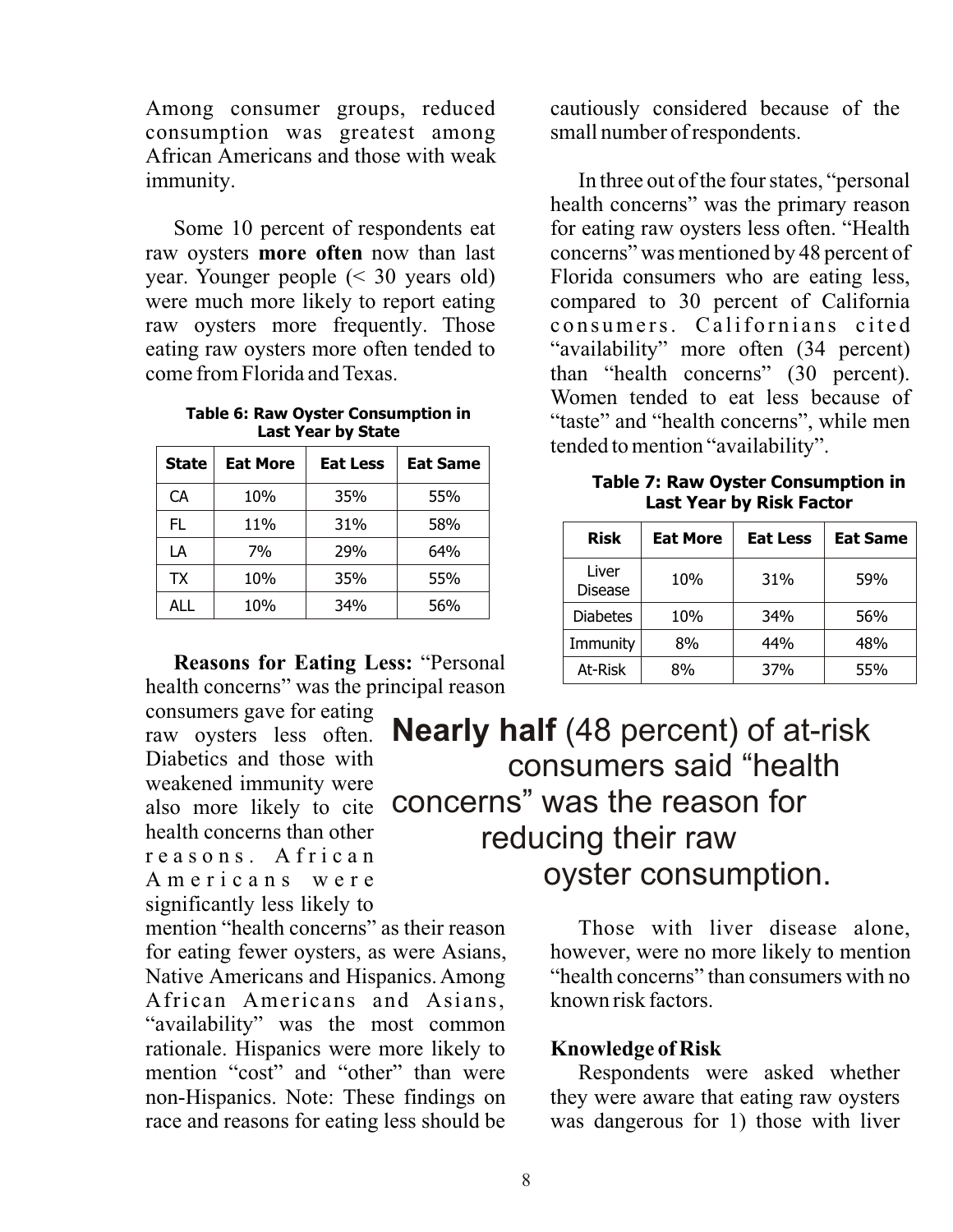disease, 2) persons with diabetes, and, 3) those with weak immunity.

## Nearly half of all consumers (43 percent) **did not know** that raw oysters pose a health risk to any at-risk group.

### **Table 8: Raw Oyster Consumption Last Year by Risk Factor**

| State                          | <b>Eat More</b> |
|--------------------------------|-----------------|
| Know No<br><b>Risk Factors</b> | 43%             |
| Know 1                         | 23%             |
| Know 2y                        | 20%             |
| Know <sub>3</sub>              | 14%             |

Half the consumers surveyed know that

persons with **liver disease** should not eat raw oysters. Awareness varies considerably by state. It is significantly greater in Florida and Louisiana (62 and 65 percent) where public health programs have been active in *Vibrio vulnificus* education.

Yet in every state, a large proportion of consumers remain **uninformed**. Knowledge is especially low in California where consumers have the lowest awareness of every at-risk group

### **Table 9: Raw Oyster Consumer Knowledge of Health Risk by State**

| <b>State</b> | <b>Know</b><br><b>About</b><br>Liver | <b>Know</b><br><b>About</b><br><b>Diabetes</b> | <b>Know</b><br><b>About</b><br><b>Immunity</b> |
|--------------|--------------------------------------|------------------------------------------------|------------------------------------------------|
| California   | 40%                                  | 13%                                            | 25%                                            |
| Florida      | 62%                                  | 26%                                            | 47%                                            |
| Louisiana    | 65%                                  | 32%                                            | 47%                                            |
| Texas        | 52%                                  | 19%                                            | 36%                                            |

Conveying information about liver disease risk is critical for two reasons. First, liver disease is a risk factor for severe illness. Liver disease appears more often than any other pre-existing condition in *Vibrio vulnificus* case data collected by the FDA. Second, liver disease is a very common condition. The American Liver Foundation estimates that 9 percent of the nation's adult population is affected. This widespread disease prevalence translates into millions at-risk.

Consumer awareness of risks to persons with **diabetes** is particularly limited. Just 19 percent of consumers know that diabetics should never eat raw oysters. Again, awareness in Louisiana

> and Florida is somewhat higher than elsewhere, but the vast majority of consumers still know nothing about diabetes and raw oysters. With the incidence of diabetes rapidly increasing, more

people enter this at-risk group every year.

Informing diabetics may be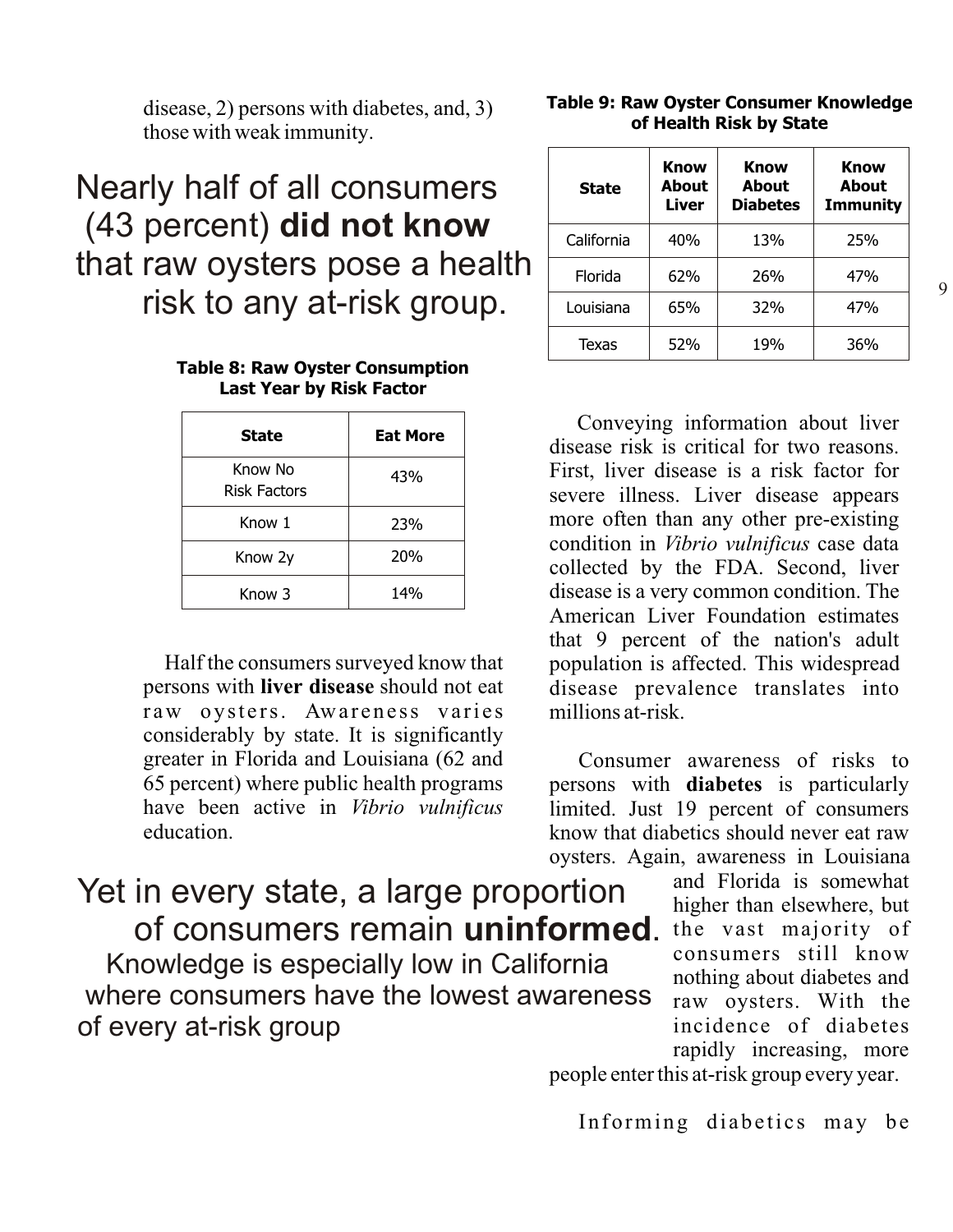considerably easier for state programs than educating other groups. Diabetes control depends greatly on dietary choices. Diabetes education programs already approach dietary habits as a fundamental part of disease management. Because diet is so crucial to maintaining health, diabetics may be receptive to information about specific food choices. Diabetes management may open new avenues for *Vibrio vulnificus* prevention.

Finally, only a third (34 percent) of raw oyster consumers know about risks to those with **weakened immunity**. Because this category is so broad, educational programs may benefit from focusing on a few, well-defined groups such as the HIVpositive and those in cancer treatment. These groups may also be more reachable than others through health professionals and health care organizations.

Surprisingly, those who had eaten raw oysters in the last year were much more aware of the health risks than those who had eaten oysters over a year ago.

## Consumers with any risk factor are **far more likely** to know about high-risk groups than those with no known risk factor.

 African Americans were far less likely to know about risk from liver disease and diabetes than other racial groups. Men were significantly more likely to know about liver disease risk than women. African Americans, Asians and Hispanics were all less likely than Whites to know about increased risk from weakened immunity, while women were more aware of this risk group.

Almost half (46 percent) of aware consumers had heard about them more than a year ago. In states with greater consumer awareness, respondents had significantly more recent exposure to this information than consumers in states with low awareness.

Californians, for example, not only had the lowest awareness among the four states, but also were also significantly more likely to have heard about the risks over a year ago. Consumers in Louisiana and Florida were both better informed about groups at-risk and more likely to have heard about them in the last six months. Only about a third of respondents (37 percent) had heard about these risks in the last six months. Consumer recall of messages is expected to grow as states increase educational activities.

### **Concern about Raw Oysters & Health**

**The majority of raw oyster consumers (54 percent) reported that they are "concerned" about raw oysters and health. Of this group, 11 percent are "very concerned"**. African American consumers expressed the highest level of concern, with 19 percent "very concerned". Hispanics follow closely, with 14 percent "very concerned". A smaller proportion of Whites and Native Americans (10 percent) were "very concerned".

Concern was much greater among aware consumers. Of those who knew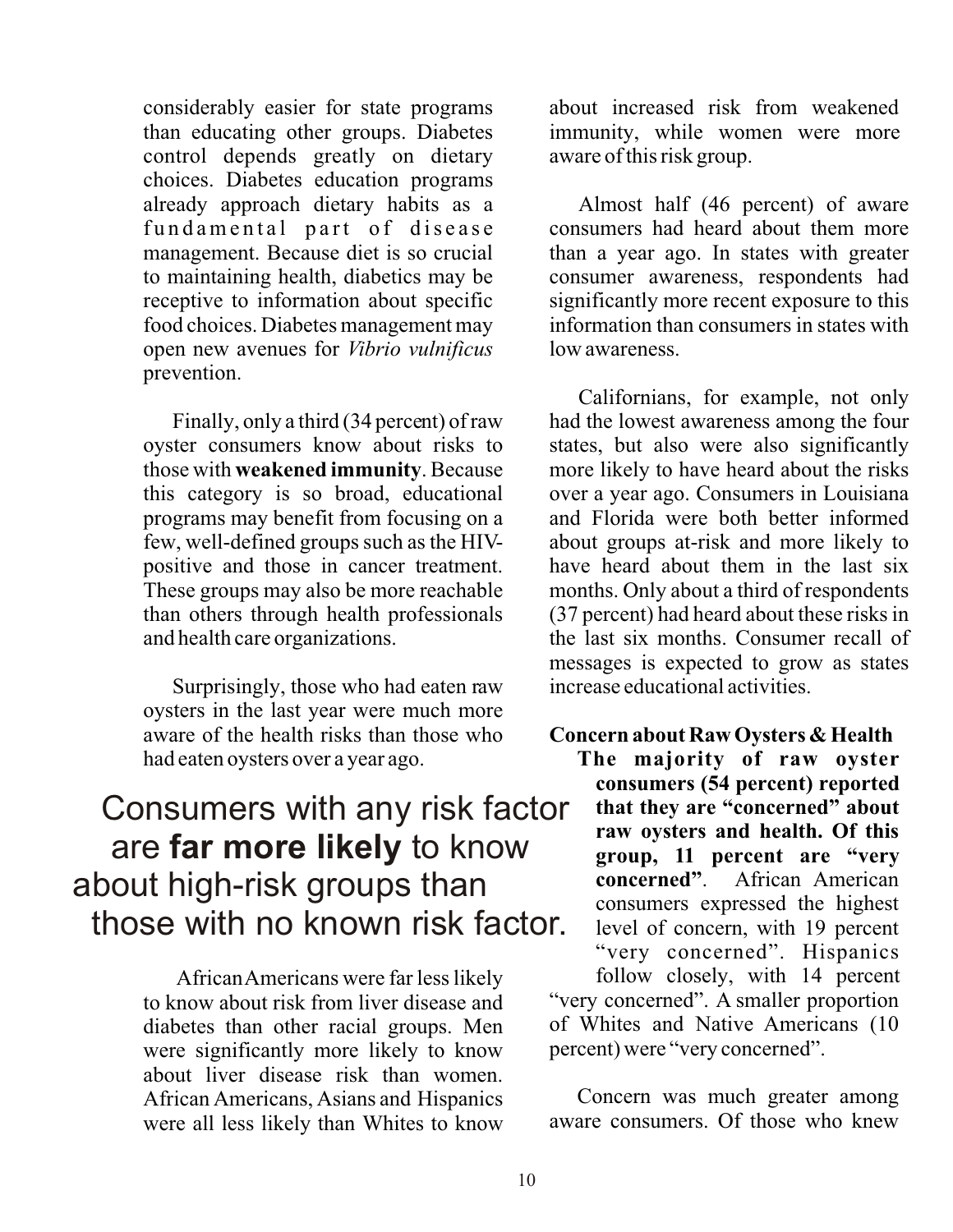about liver disease, 60 percent are "concerned" and 13 percent of these are "very concerned". Consumers aware of diabetes or immunity risks had very comparable responses.

Consumers with at least one known risk factor are more concerned than other consumers. Among those with liver disease, 20 percent are "very concerned". This compares to 11 percent of low-risk consumers. Heightened concern is also true for diabetics, with 17 percent "very concerned" versus 11 percent of the low-risk. A large proportion of those at-risk (43 percent) are "not at all concerned", compared to 46 percent of low-risk consumers. Consumers who learned about risks from their provider are more concerned than other consumers, 67 percent concerned versus 59 percent.

Concern has impacted consumption. Concerned consumers reported eating raw oysters less often in the past year than those who are not. Those who are "not at all concerned" ate oysters 6.5 times per year, compared to 5.7 for "somewhat concerned" and 5.6 for "very concerned".

Consumer concern also varied by state, with California consumers much less concerned. Florida consumers were much more likely to be "very concerned". Californians and Louisianans have the largest proportion of consumers who are "not at all concerned": 50 percent and 48 percent respectively.

### **Sources of Information**

In the four states combined, respondents cited "newspapers" more often than any other media for information on raw oyster risk. Just over half (54 percent) reported reading about these risks in the paper. The next most frequent sources of information were television, posted notices and magazines, each mentioned by just under half of all consumers.

| Newspaper            | 54% |
|----------------------|-----|
| TV                   | 47% |
| <b>Posted Notice</b> | 44% |
| Magazine             | 43% |
| Doctor               | 26% |
| Radio                | 20% |

### **Table 10: Where Consumers Learned Whom Should Avoid Eating Raw Oysters**

Consumer rankings of media sources differed by state. Californians mentioned newspapers and "health care provider" more often than consumers other states. Florida consumers were far more likely to report seeing posted notices. A greater proportion of Louisianans reported TV, radio and newspaper sources than did consumers in the other states.

### **Table 11: Where Consumers Learned About Liver Disease or Diabetes Risks**

| <b>Media</b>  | <b>CA</b> | FL  | LA  | <b>TX</b> |
|---------------|-----------|-----|-----|-----------|
| TV            | 45%       | 47% | 50% | 48%       |
| Radio         | 21%       | 21% | 23% | 16%       |
| Newspaper     | 43%       | 60% | 63% | 59%       |
| Magazine      | 40%       | 45% | 38% | 48%       |
| Doctor        | 31%       | 23% | 27% | 22%       |
| Posted notice | 43%       | 52% | 47% | 35%       |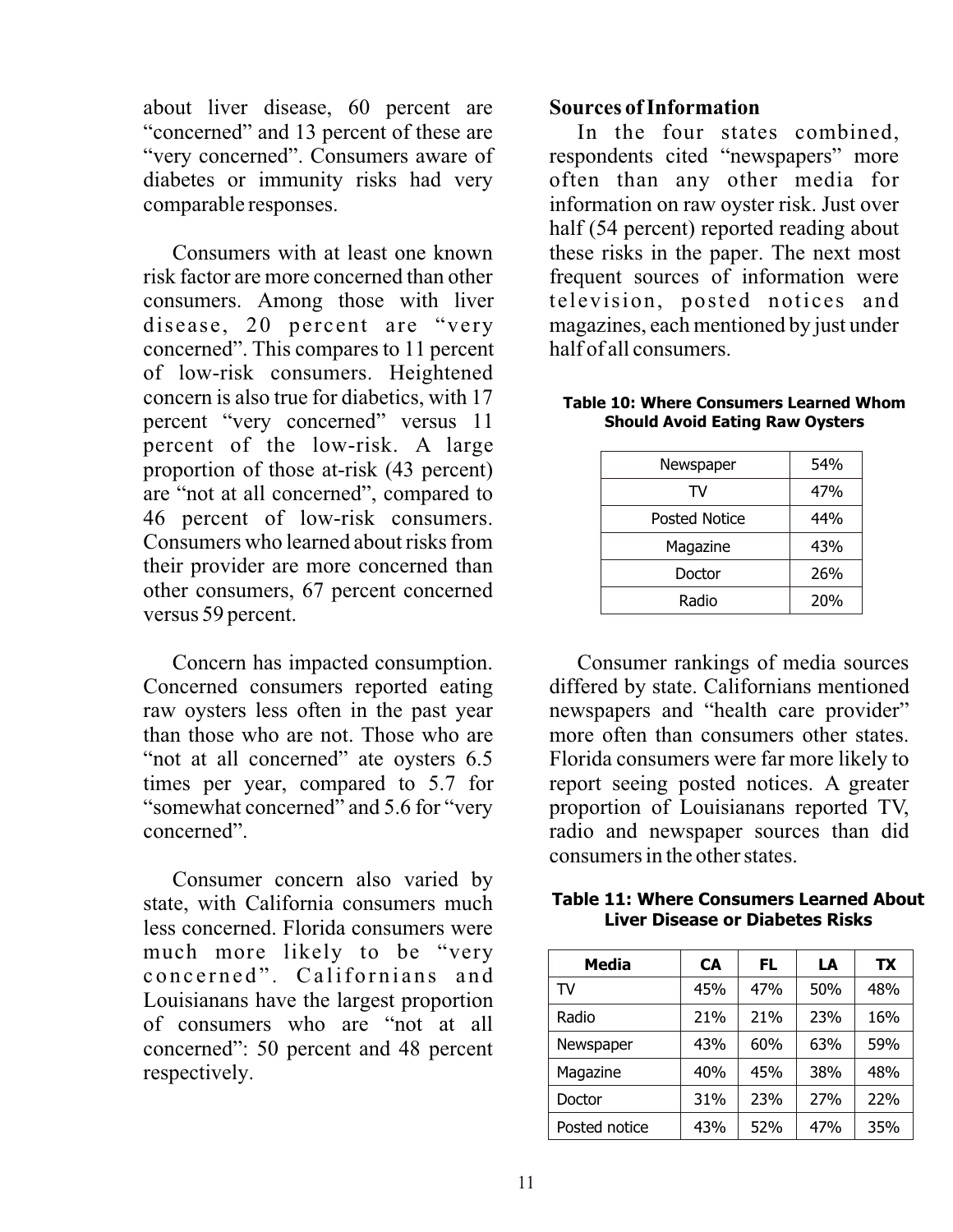## **At-risk consumers** mentioned similar informational sources, with one important exception--"health care provider".

Some 39 percent reported learning about groups at risk from their provider, significantly more than did consumers with no known risk factor (24 percent).

| Newspaper            | 55% |
|----------------------|-----|
| TV                   | 42% |
| <b>Posted Notice</b> | 44% |
| Magazine             | 52% |
| Doctor               | 39% |
| Radio                | 25% |

#### **Table 12: Where At-Risk Consumers Learned About Liver Disease or Diabetes Risk**

## **Risk Reduction "Strategies"**

When presented with a list of steps to reduce risk of illness from eating raw oysters, consumers selected "nothing" more often than any other response. **Nearly half (42 percent) of at-risk respondents are taking no action to avoid exposure to** *Vibrio vulnificus* **infection.** 

Consumers who are attempting to avoid illness employ a variety of approaches. Unfortunately, most of these methods do little or nothing to reduce the risk of *Vibrio vulnificus* exposure. The following table ranks the most popular strategies.

### **Table 13: Percent of Raw Oyster Consumers Using Strategy for Reducing Risk of Infection**

| Strategy                                                               | $\mathbf{0}_{\mathsf{f}}$ |
|------------------------------------------------------------------------|---------------------------|
| Choose vendor carefully                                                | 16%                       |
| Stop eating/eating less                                                | 10%                       |
| Only eat "in season"                                                   | 9%                        |
| Avoid oysters from polluted<br>waters & areas with recent<br>outbreaks | 7%                        |
| Judge by look or smell                                                 | 6%                        |
| Use sauce (Tabasco, lemon)                                             | 4%                        |
| Cook                                                                   | 3%                        |
| Only eat fresh                                                         | 3%                        |
| Drink alcohol                                                          | ን%                        |

**Among all these strategies, only "cooking" and "stop eating" offer consumers complete protection from**  *Vibrio vulnificus* **illness. The other approaches give consumers a false security that the oysters they eat are safe.** 

Many people mentioned eating oysters "in season" as a way to avoid illness. Others follow the adage about not eating oysters in months without an "R" While many are familiar with this advice, not everyone described it in the same way. Some said they eat oysters only in these months, while others avoid them then, reflecting considerable confusion about "safe" times of year.

**Strategies of Persons At-Risk:** High-risk consumers were more likely to report doing *something* to reduce risk than were low-risk consumers. Most measures high-risk consumers employed, however, are unreliable *Vibrio vulnificus* risk reduction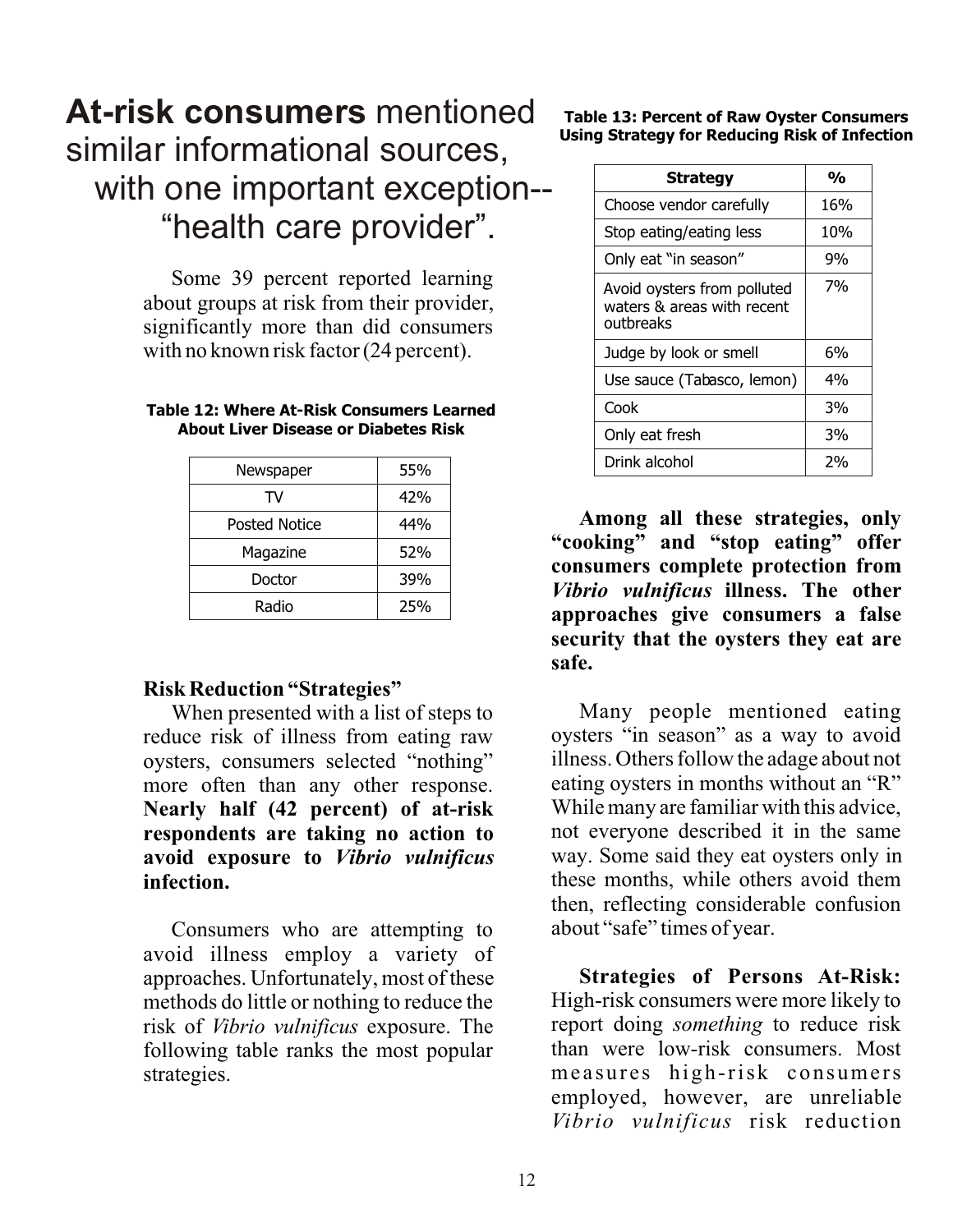measures. These strategies included seasonality, familiarity with vendors and avoiding oysters from areas where illness had recently occurred. The proportion of high-risk consumers who reported reducing their risk by "eating less" was no greater than for low-risk consumers.

**Geographic Differences:** Risk reduction approaches differed significantly by state, with the exception of the predominant "doing nothing" strategy. Consumers were inclined to do nothing regardless where they lived. The popularity of other approaches varied by state. Californians and Texans were most likely to report "eating less" and "using hot sauce" than consumers in the other two states. Consumers in Florida and Louisiana more often reported "cooking" and eating "in season" to reduce risk.

## **Implications for Educational Programs**

The new NSSP Guidelines include specific disease reduction goals and timelines. Should states fall short of these rates, the Guidelines require implementation of progressively more restrictive *Vibrio vulnificus* control measures. Both the goals and consequences create new urgency for states to implement effective communication programs. Programs that increase awareness are necessary but not sufficient for illness reduction. Only programs that convince high-risk consumers to stop eating raw oysters will reduce rates of illness.

## **Improving Consumer Knowledge**

Improved consumer awareness about

who should not eat raw oysters is the NSSP Guidelines' first consumer information objective, **Increase the proportion of raw oyster consumers' awareness of the risks of eating raw oysters 40 percent above baseline levels.**

Achieving a 40 percent change in consumer awareness presents a challenging goal for state programs. Overall consumer knowledge of who should avoid raw oysters is moderate at best, with 43 percent of consumers unfamiliar with a single at-risk group. To achieve this objective, state programs must decrease the percentage of unaware consumers from 43 to 16 percent. With diabetes, liver disease and immunodeficiency affecting large segments of the US population, millions of consumers belong to groups at-risk. Improved consumer knowledge of risk groups is a critical first step toward illness prevention.

Awareness is highest in Florida and Louisiana where *Vibrio vulnificus* is a longstanding subject of public health and mass media attention. In these states, two-thirds of consumers know about liver disease and almost half know of weakened-immunity risks. In all states, however, the vast majority of consumers remain unaware the risks diabetes poses to raw oyster consumers. As programs in California and Texas become more active, consumer knowledge of all three risk groups is expected to increase.

## **Changing Behavior of Consumers At-Risk**

The NSSP Guidelines' second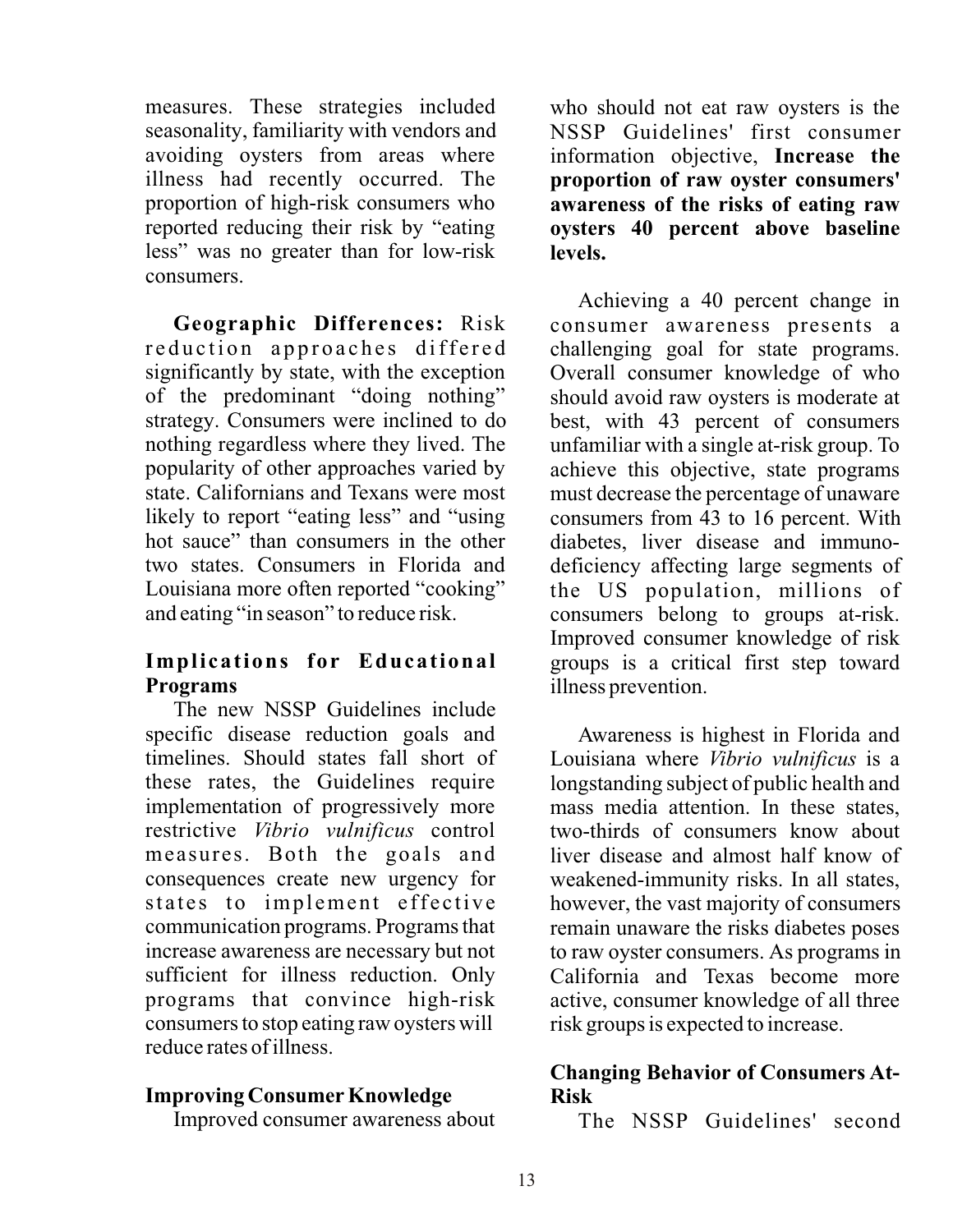objective focuses on changing the behavior of people at-risk.

## **Increase the proportion of highrisk consumers who refrain from eating raw oysters for health reasons 20 percent above baseline levels.**

If human behavior-change follows a continuum beginning with awareness, changes in feelings and attitudes are the next steps toward action. Knowing about risks is not the same as caring about them. A person's emotional response to risk is much more powerful than his intellectual one. All these reasons make "concern" an important barometer of consumer readiness to change. In this case, many of those at-risk are already quite concerned. The majority of at-risk consumers (57 percent) are "concerned" or "very concerned" about raw oysters and health. One in five at-risk consumers is "very concerned", about twice as many as consumers in general.

The relationship between health concerns and raw oyster consumption is striking: half of the at-risk consumers who eat raw oysters less often attributed this change to health concerns. How many are eating raw oysters less often? One in three (33 percent) are. This proportion is no different for consumers at-risk than for those with no known risk factor. Among at-risk consumers, the principal reason for decreased consumption was "health concerns".

Consumers also express concern through risk-reduction behavior. Again, those at-risk act differently than other consumers. Over half of those at-risk are

taking some action that they believe reduces their risk of illness. Most of these actions, however, are ineffective ones. **Often based on popular misconceptions, measures such as knowing the oyster's origin, familiarity with retailers or eating oysters only in-season provide unreliable protection against infection at best.**

## **Priority Audiences**

The NSSP Guidelines specify two audiences for educational programs: raw oyster consumers and at-risk consumers. Decreasing rates of infection depends on reaching and influencing high-risk consumers. These consumers are unique in their vulnerability to severe illness and death. Low-risk consumers are unlikely to become ill, and are therefore a lowerpriority audience. With limited resources available for communication efforts, attention to those at-risk is not only costeffective, but also more likely to produce results.

States should take these considerations into account when considering whether to target health professionals for *Vibrio vulnificus* education. The survey data suggest that providers are an important source of information for those at-risk. Consumers who were informed by their providers were more concerned about raw oysters and health than consumers who learned of these risks from other sources. Health care providers are clearly very influential educators.

Physician influence is difficult to harness, as doctors have very little time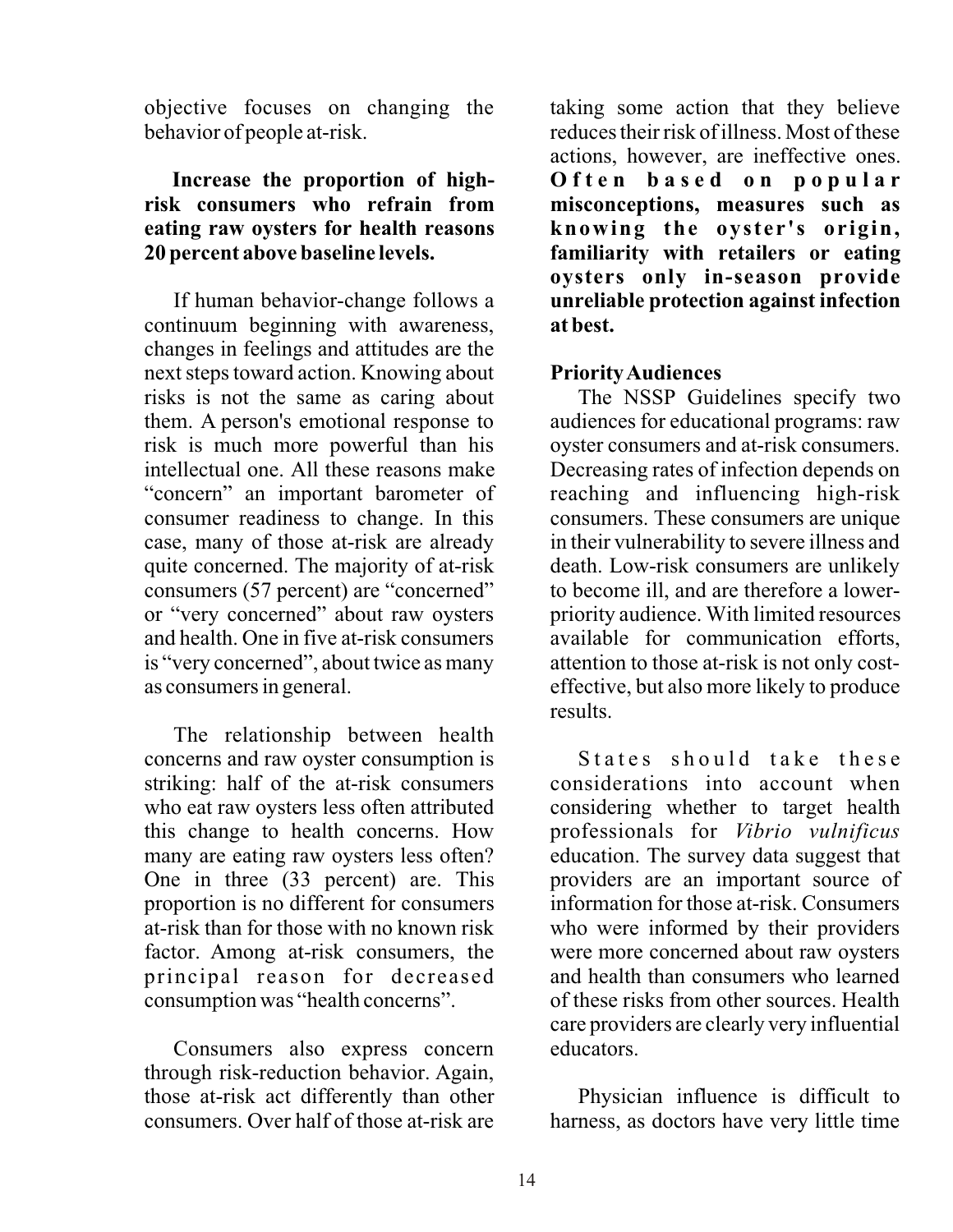per patient and many other issues to address. State programs may achieve greater success by targeting other health professionals who work with high-risk consumers, such as diabetes and HIV case managers, and dieticians. Time constraints are less severe for these clinicians. They often have a strong educational role, teaching patients how to manage illness. Professional organizations and associations are useful networks for educating these providers.

## **Message Content**

The central message is: "For those with liver disease, diabetes or weak immunity raw oysters can be deadly. Cooked oysters are safe--and delicious." Informing consumers about groups atrisk is still a critical step.

## Consumer-focused messages should emphasize that raw oysters present a risk **for people with certain health conditions**, not for everyone.

 These same messages should appear everywhere--on fact sheets, press kits, articles, etc.

Health programs should take advantage of at-risk consumer's desire to avoid illness, emphasizing truly protective actions. Programs can prevent illness among those at-risk by clarifying such misconceptions as "safe" times of year to eat oysters or choosing restaurants carefully. Illness and death can be prevented only if those at-risk stop eating oysters raw.

### **Table 14: Raw Oyster Consumers' Reasons For Eating Raw Oysters Less Frequently**

| Group                                   | <b>Health</b><br><b>Concerns</b> | Availability    | <b>Taste</b> | Cost           | <b>Other</b> |
|-----------------------------------------|----------------------------------|-----------------|--------------|----------------|--------------|
| Male                                    | 35%                              | 31%             | 10%          | 9%             | 15%          |
| <b>Female</b>                           | 38%                              | 28%             | 13%          | 8%             | 11%          |
| White                                   | 37%                              | 29%             | 13%          | 8%             | 12%          |
| <b>African American</b>                 | 32%                              | 33%             | 6%           | 2%             | 28%          |
| <b>Asian</b>                            | 39%                              | 47%             |              | 12%            |              |
| <b>Native American</b>                  | 40%                              | 53%             |              |                | 8%           |
| Other                                   | 35%                              | 23%             | 13%          | $\overline{a}$ | 16%          |
| <b>Hispanic</b>                         | 34%                              | 25%             | 13%          | 10%            | 17%          |
| <b>Non-Hispanic</b>                     | 37%                              | 32%             | 11%          | 8%             | 11%          |
| <b>California</b>                       | 30%                              | 34 <sub>%</sub> | 11%          | 10%            | 15%          |
|                                         |                                  |                 |              |                |              |
| <b>Florida</b>                          | 48%                              | 24 <sub>%</sub> | 11%          | 9%             | 8%           |
| Louisiana                               | 40%                              | 28%             | 7%           | 8%             | 14%          |
| Texas                                   | 38%                              | 27%             | 14%          | 6%             | 12%          |
| <b>Aware of Liver</b><br><b>Disease</b> | 45%                              | 30%             | 7%           | 9%             | 8%           |
| Aware of<br><b>Diabetes</b>             | 41%                              | 33%             | 5%           | 13%            | 5%           |
| <b>Aware of Weak</b><br><b>Immunity</b> | 50%                              | 28%             | 8%           | 7%             | 6%           |
| <b>High-Risk</b>                        | 47%                              | 21%             | 6%           | 7%             | 18%          |

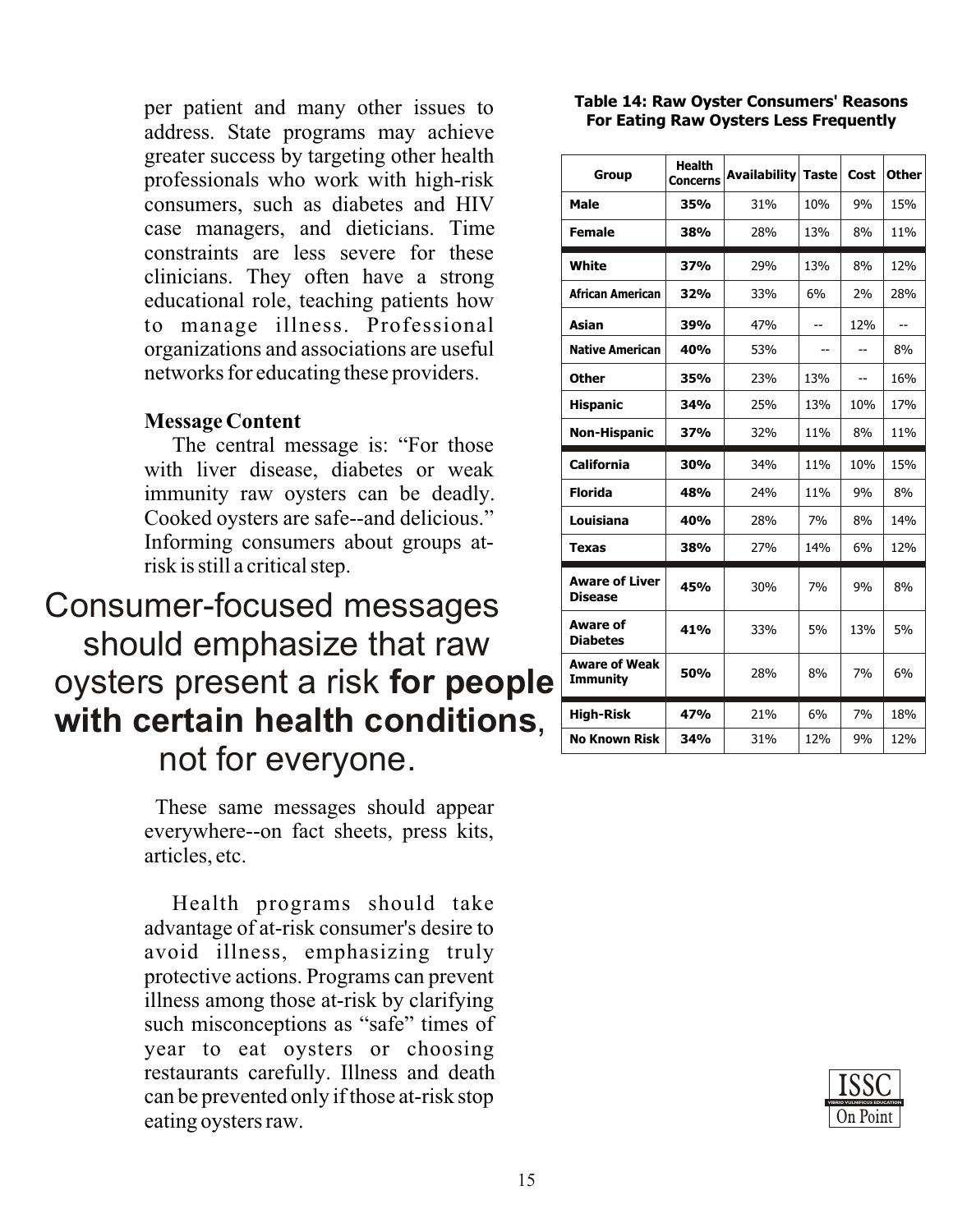#### **Questionnaire**

#### **Raw Oyster Survey**

**(#01-066) Questionnaire**

--------------------------------------------------------------------------------------------------------------------------------------------------------------------

#### IntroQ

-------------------------------------------------------------------------------------------------------------------------------------------------------------------- Hello, my name is <Your Name> calling from Clearwater Research on behalf of the Interstate Shellfish Sanitation Conference. We are interviewing adults in <STATE> to better understand what they know about oysters and health. Your participation is important to the success of this survey.

This telephone number was chosen at random to be included in the survey.

Just to double check that I've dialed correctly, is this <repeat phone number >?

1. CORRECT NUMBER **(GO TO PRIVRES)**

- 2. NO ANSWER
- 3. NORMAL BUSY

4. ANSWERING MACHINE **(LEAVE MESSAGE USE SCRIPT ONE TIME ONLY)**

5. DO NOT WISH TO DIAL THIS NUMBER **(NULL ATTEMPT)**

6. NUMBER IS NOT THE SAME

#### **SHOW ANSWER MACHINE SCRIPT:**

Hello, my name is <Your Name> calling from Clearwater Research on behalf of the Interstate Shellfish Sanitation Conference. We are interviewing adults in <STATE> to better understand what they know about oysters and health. This telephone number was chosen at random to be included in the survey. I would like to speak with an adult in your household and will be calling back within a couple of days. Your participation is important to the success of this survey. Thank you.

--------------------------------------------------------------------------------------------------------------------------------------------------------------------

--------------------------------------------------------------------------------------------------------------------------------------------------------------------

--------------------------------------------------------------------------------------------------------------------------------------------------------------------

#### PrivRes

Is this a private residence?

1. YES, CONTINUE **SKIP TO ADULTS**

2. NO, NON-RESIDENTIAL

NonRes - **Only get this if PrivRes = 2** (Non-Residential)

Thank you very much, but we are only interviewing private residences.

-------------------------------------------------------------------------------------------------------------------------------------------------------------------- WrongNum - **ONLY GET THIS IF INTROQ = 6 (NUMBER IS NOT THE SAME)**

-------------------------------------------------------------------------------------------------------------------------------------------------------------------- I am sorry, but my computer seems to have miss-dialed. I am going to dial this telephone number by had to verify that I have reached the telephone number in my records. It is possible that I might reach this household again. Please be patient and than you for your time.

#### PRESS ANY KEY TO CONTINUE TO INTROQ HAND DIAL THIS NUMBER

--------------------------------------------------------------------------------------------------------------------------------------------------------------------

#### Adults1 **EVERYONE GETS**

-------------------------------------------------------------------------------------------------------------------------------------------------------------------- I would like to speak with a person 18 years or older to ask some questions regarding the consumption of raw oysters. May I speak with an adult 18 years or older please?

- 1. YES, I AM AN ADULT. **SKIP TO ADULTS**<br>2. YES. ADULT COMING TO THE PHONE.
- 2. YES, ADULT COMING TO THE PHONE.<br>3. NO. PRESS CTRL END AND SCHEDULE
- 3. NO, PRESS CTRL END AND SCHEDULE A CALL-BACK.

#### -------------------------------------------------------------------------------------------------------------------------------------------------------------------- NewAdult

-------------------------------------------------------------------------------------------------------------------------------------------------------------------- Hello, my name is <Your Name> calling from Clearwater Research on behalf of the Interstate Shellfish Sanitation Conference. We are interviewing adults in <STATE> to better understand what they know about oysters and health.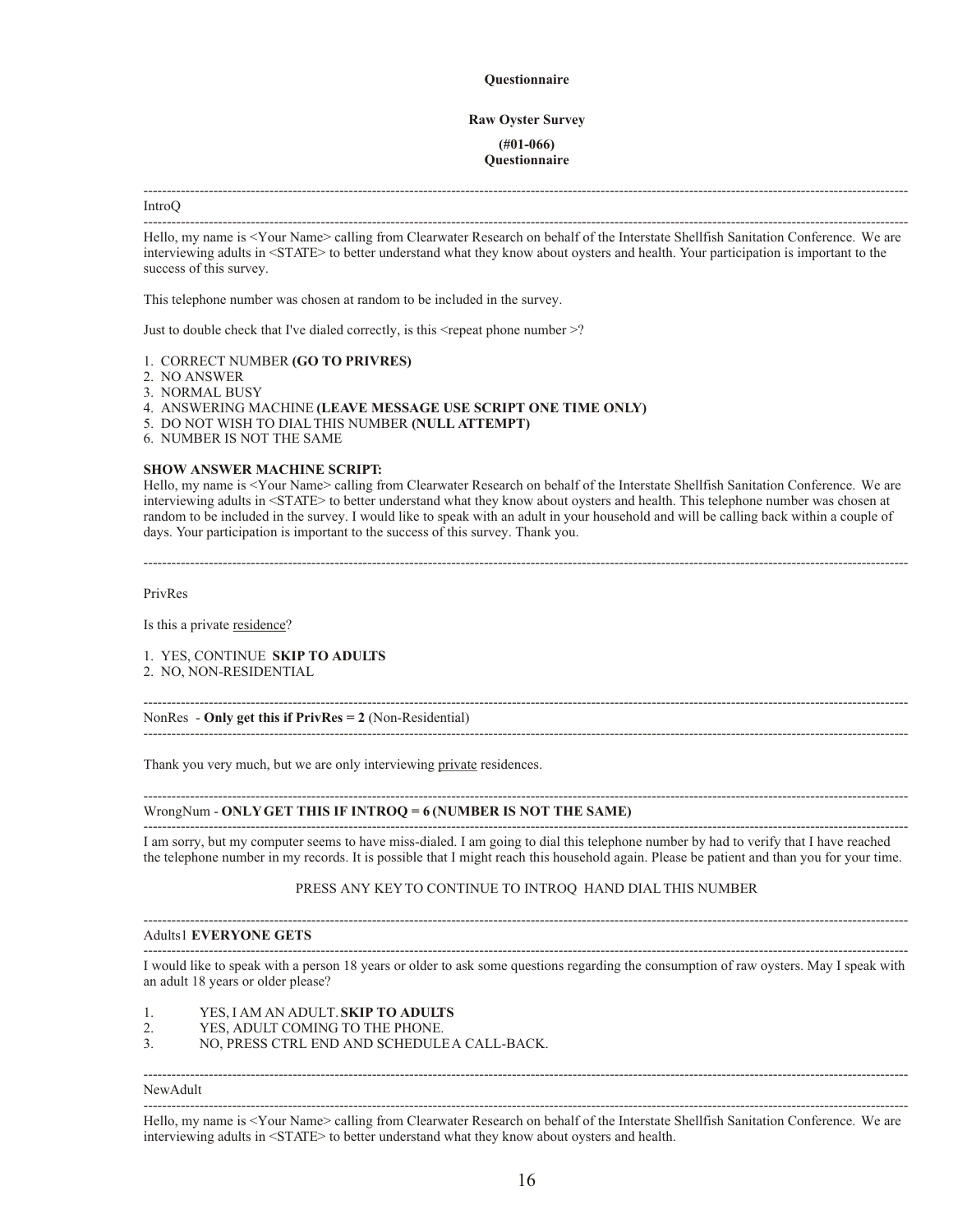## 1. PERSON INTERESTED, CONTINUE<br>2. PERSON NOT INTERESTED. PRESS

#### 2. PERSON NOT INTERESTED, PRESS CTRL END AND SCHEDULE A CALL- BACK.

#### Adults

Our survey requires that we randomly select one adult to be interviewed who lives in your household. How many members of your household, including yourself, are 18 years of age or older?

--------------------------------------------------------------------------------------------------------------------------------------------------------------------

--------------------------------------------------------------------------------------------------------------------------------------------------------------------

--------------------------------------------------------------------------------------------------------------------------------------------------------------------

#### \_ \_ ENTER THE NUMBER OF ADULTS **IF ANS = 1 SKIP TO ADULTS3b**

#### Adults3a - **ONLY IF ADULTS > 1**

Of these <NUMBER> adults, approximately how many have eaten raw oysters in the past three years? A raw oyster is any oyster that's uncooked, such as oysters on the half shell or raw oysters from a jar or can. --------------------------------------------------------------------------------------------------------------------------------------------------------------------

--------------------------------------------------------------------------------------------------------------------------------------------------------------------

#### \_\_ ENTER THE NUMBER OF RAW OYSTER-EATING ADULTS **IF NUMBER = 0 END, IF >1 SKIP TO MEN**

Adults3b - **ONLY IF ADULTS = 1** --------------------------------------------------------------------------------------------------------------------------------------------------------------------

Have you eaten raw oysters in the past three years?

## 1. **YES SKIP TO ONEADULT**<br>2. NO **SKIP TO CLOSING2**

#### 2. NO **SKIP TO CLOSING2**

#### 7. DON'T KNOW/I DON'T UNDERSTAND

9. REFUSED

#### Men **ONLY GET IF ADULTS > 1**

How many of these adult oyster eaters are men? --------------------------------------------------------------------------------------------------------------------------------------------------------------------

| $\Omega$ . | None |
|------------|------|
|            |      |

|   | One |
|---|-----|
| 2 | Two |

- 2. Two<br>3. Three
- 3. Three<br>4. Four
- 4. Four<br>5. Five
- Five
- 6. Six
- 7. Seven<br>8. Eight
- 8. Eight<br>9. Nine
- Nine

#### **IF ANS = ADULTS3a SKIP TO SELECTED**

--------------------------------------------------------------------------------------------------------------------------------------------------------------------

#### Women -------------------------------------------------------------------------------------------------------------------------------------------------------------------- --------------------------------------------------------------------------------------------------------------------------------------------------------------------

How many of these adult oyster eaters are women?

| 0. | None |
|----|------|
|    |      |

- 1. One<br>2. Two
- 2. Two<br>3. Three
- 3. Three<br>4. Four
- 4. Four<br>5. Five
- Five
- 6. Six <br>7. Seve
- 7. Seven<br>8. Eight
- Eight
- 9. Nine

#### WrongTot **ONLY GET IF ADULTS>1 AND MEN+WOMEN<>ADULTS**

I'm sorry, something is not right.

-------------------------------------------------------------------------------------------------------------------------------------------------------------------- --------------------------------------------------------------------------------------------------------------------------------------------------------------------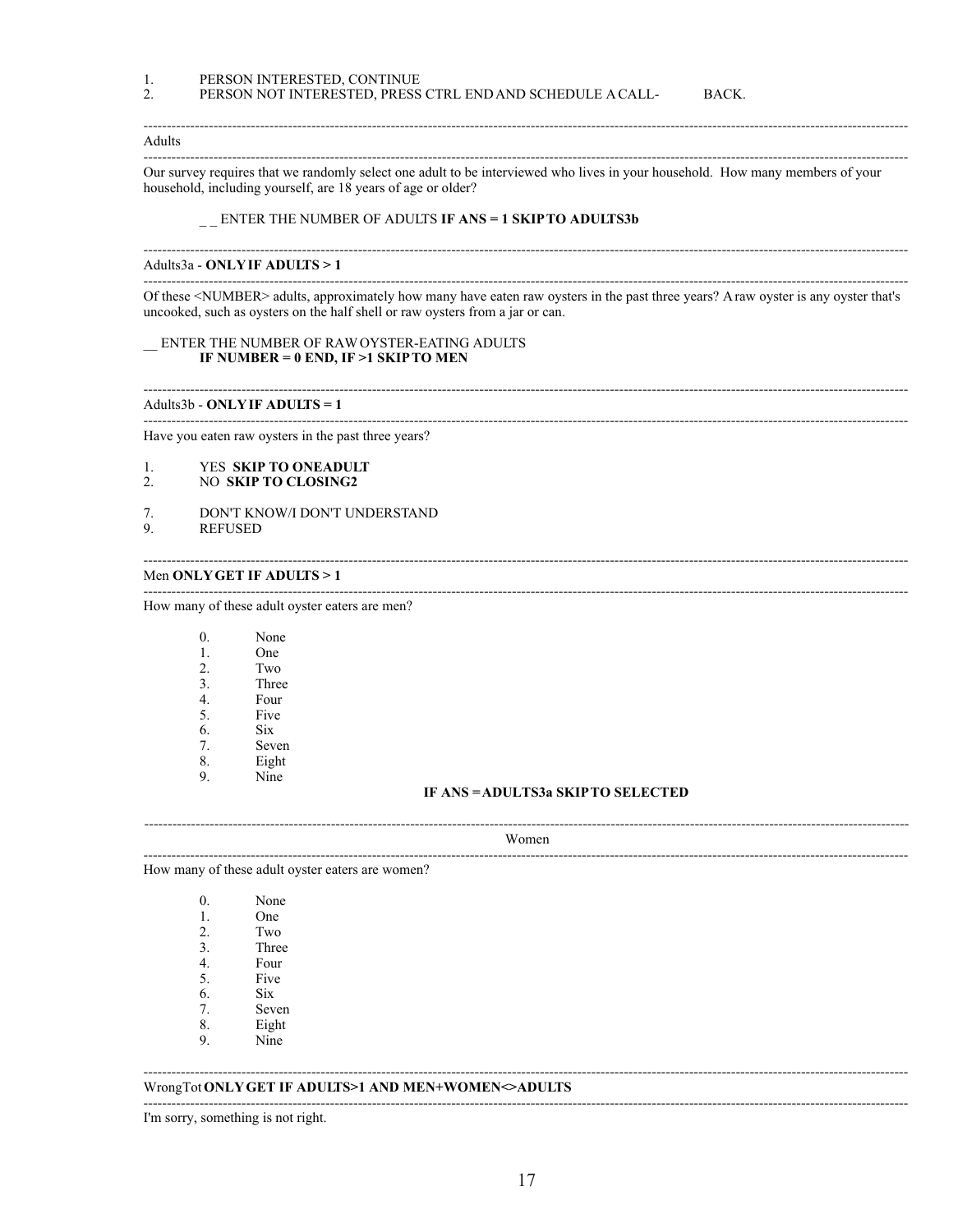Number of Men -

Number of Women -

--------------- Number of Adults

- 1. CORRECT THE NUMBER OF MEN
- 2. CORRECT THE NUMBER OF WOMEN
- 3. CORRECT THE NUMBER OF ADULTS

#### Selected **ONLY GET THIS IF MORE THAN ONE ADULT IN HOUSEHOLD** --------------------------------------------------------------------------------------------------------------------------------------------------------------------

The person in your household I need to speak with is the one that eats raw oysters. --------------------------------------------------------------------------------------------------------------------------------------------------------------------

Are you the one

- 1. YES SKIP **TO YOURTHE1**
- 2. NO **SKIP TO GETNEWAD**

#### OneAdult **ONLY GET THIS IF ONE ADULT IN HOUSEHOLD** --------------------------------------------------------------------------------------------------------------------------------------------------------------------

Are you male or female? INTERVIEWER: Ask only if you can't determine. --------------------------------------------------------------------------------------------------------------------------------------------------------------------

#### 1. RESPONDENT IS A MALE **SKIP TO YOURTHE1**

#### 2. RESPONDENT IS A FEMALE **SKIP TO YOURTHE1**

GetNewAd - **ONLY GET IF SELECTED = 2** --------------------------------------------------------------------------------------------------------------------------------------------------------------------

May I speak with him or her? --------------------------------------------------------------------------------------------------------------------------------------------------------------------

1. YES, ADULT COMING TO THE PHONE

2. NO, GO TO NEXT SCREEN, PRESS CTRL-END AND SCHEDULE A CALL- BACK

#### **\*\*\*DO NOT USE CTRL-END ON THIS SCREEN\*\*\***

#### YOURTHE1 - **ONLY GET IF ADULTS3b = 1 (YES) OR IF SELECTED = 1 (YES)** --------------------------------------------------------------------------------------------------------------------------------------------------------------------

Then you are the person I need to speak with. --------------------------------------------------------------------------------------------------------------------------------------------------------------------

The interview will only take a short time, and all the information obtained in this study will be confidential.

#### 1. PERSON INTERESTED, CONTINUE **SKIP TO FIRST SECTION**

#### 2. GO BACK TO ADULTS QUESTION. WARNING:A NEW RESPONDENT MAY BE SELECTED

#### NewAdult **ONLY GET THIS IF GETADULT=1** --------------------------------------------------------------------------------------------------------------------------------------------------------------------

Hello, my name is <Your Name> calling from Clearwater Research on behalf of the Interstate Shellfish Sanitation Conference. We are interviewing adults in <STATE> to better understand what they know about oysters and health. --------------------------------------------------------------------------------------------------------------------------------------------------------------------

Your participation is voluntary, but it is very important because you represent many other people in your community. We will hold your responses in the strictest confidence, and you may decline to answer any question you wish. If you have any questions at any point, please let me know.

This survey will take approximately 4-5 minutes, but may take longer based on your answers. I'll read as quickly as I can.

1. PERSON INTERESTED, CONTINUE<br>2. PERSON NOT INTERESTED. CLOSI

PERSON NOT INTERESTED, CLOSING2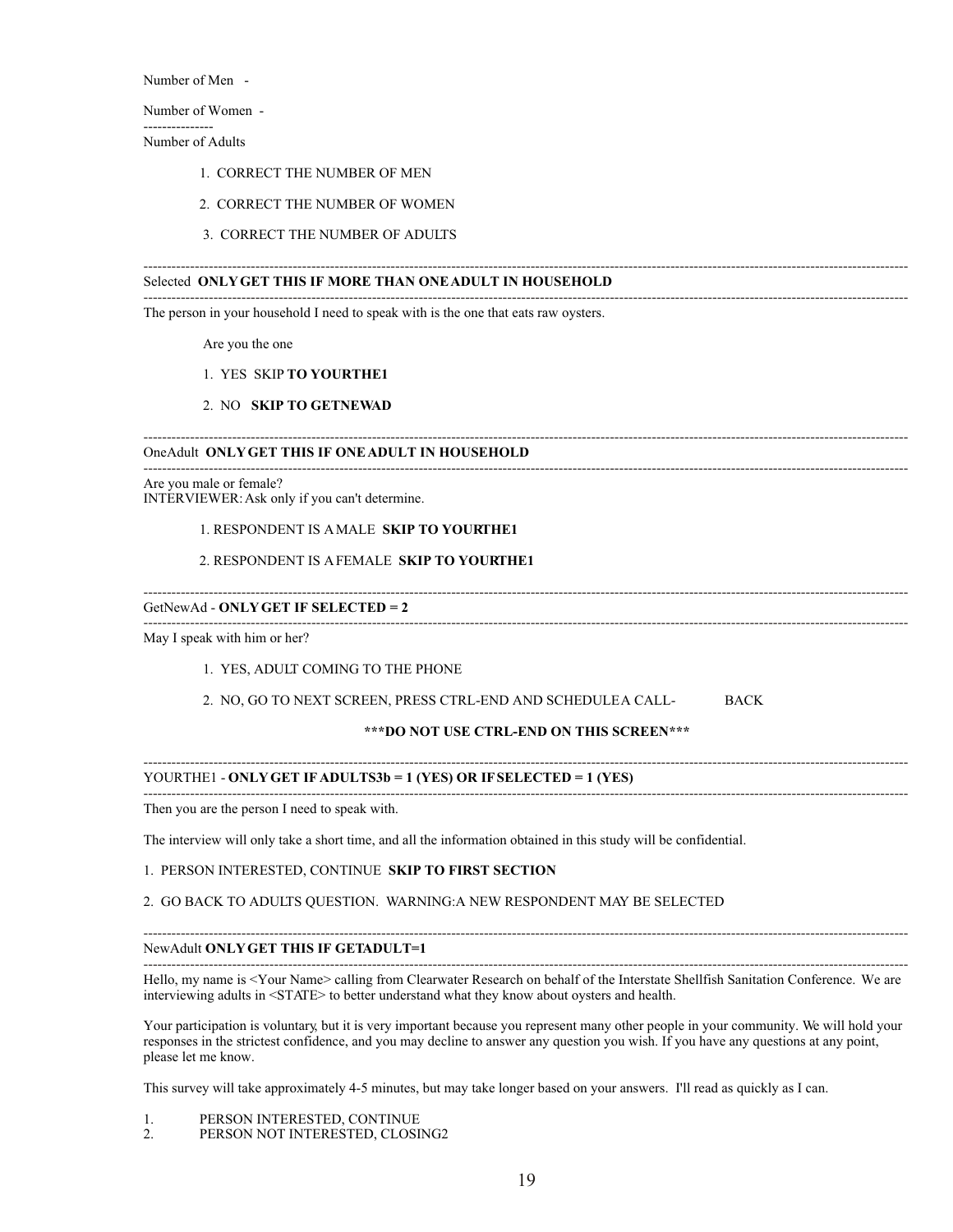#### -------------------------------------------------------------------------------------------------------------------------------------------------------------------- Yourthe1 - **ONLY IF ADULTS1** = 1 AND ADULTS2 = 1 **OR IF SELECTED** = 1 **(YES)**

Then you are the person I need to speak with. Your participation is voluntary, but it is very important because you represent many other people in your community. We will hold your responses in the strictest confidence, but you may decline to answer any question you wish. If you have any questions at any point, please let me know.

--------------------------------------------------------------------------------------------------------------------------------------------------------------------

This survey will take approximately 4-5 minutes, but may take longer based on your answers. I'll read as quickly as I can.

1. PERSON INTERESTED, CONTINUE<br>2. PERSON NOT INTERESTED. CLOSI

#### PERSON NOT INTERESTED, CLOSING2

#### -------------------------------------------------------------------------------------------------------------------------------------------------------------------- FIRST Section

-------------------------------------------------------------------------------------------------------------------------------------------------------------------- The following set of questions asks about your personal consumption of raw oysters.

IF NEW ADULT GET DEFINATION: A raw oyster is any oyster that's uncooked, such as oysters on the half shell or raw oysters from a jar or can.

Let me stress there are no correct answers.

#### -------------------------------------------------------------------------------------------------------------------------------------------------------------------- Q005

-------------------------------------------------------------------------------------------------------------------------------------------------------------------- Have you eaten raw oysters in the past 12 months? A raw oyster is any oyster that's uncooked, such as oysters on the half shell or raw oysters from a jar or can.

--------------------------------------------------------------------------------------------------------------------------------------------------------------------

--------------------------------------------------------------------------------------------------------------------------------------------------------------------

--------------------------------------------------------------------------------------------------------------------------------------------------------------------

--------------------------------------------------------------------------------------------------------------------------------------------------------------------

- 1. YES
- 2. NO **SKIP TO Q015**
- 7. DON'T KNOW / I DO NOT UNDERSTAND<br>9. REFUSED
- **REFUSED**

#### -------------------------------------------------------------------------------------------------------------------------------------------------------------------- Q010 **GET IF Q005 =1**

How many times have you eaten raw oysters in the past 12 months?

1. TIMES

#### 7. DON'T KNOW / I DO NOT UNDERSTAND

9. REFUSED

#### -------------------------------------------------------------------------------------------------------------------------------------------------------------------- Q015

Compared to a year ago, would you say you eat raw oysters . . .

- 1. More often than before,<br>2. Less often than before,
- Less often than before, or
- 3. About the same

## 7. DON'T KNOW / I DO NOT UNDERSTAND<br>9. REFUSED

**REFUSED** 

#### Q020 **GET IF Q015=2**

Do you eat raw oysters less often now mainly because of . . .

- 1. Unpleasant taste or appearance,<br>2. Cost,
- 
- 2. Cost,<br>3. Perso
- 3. Personal health concerns,<br>4. Availability
- 4. Availability<br>5. Or some other Or some other reason:
- 7. DON'T KNOW / I DO NOT UNDERSTAND<br>9. REFUSED
- **REFUSED**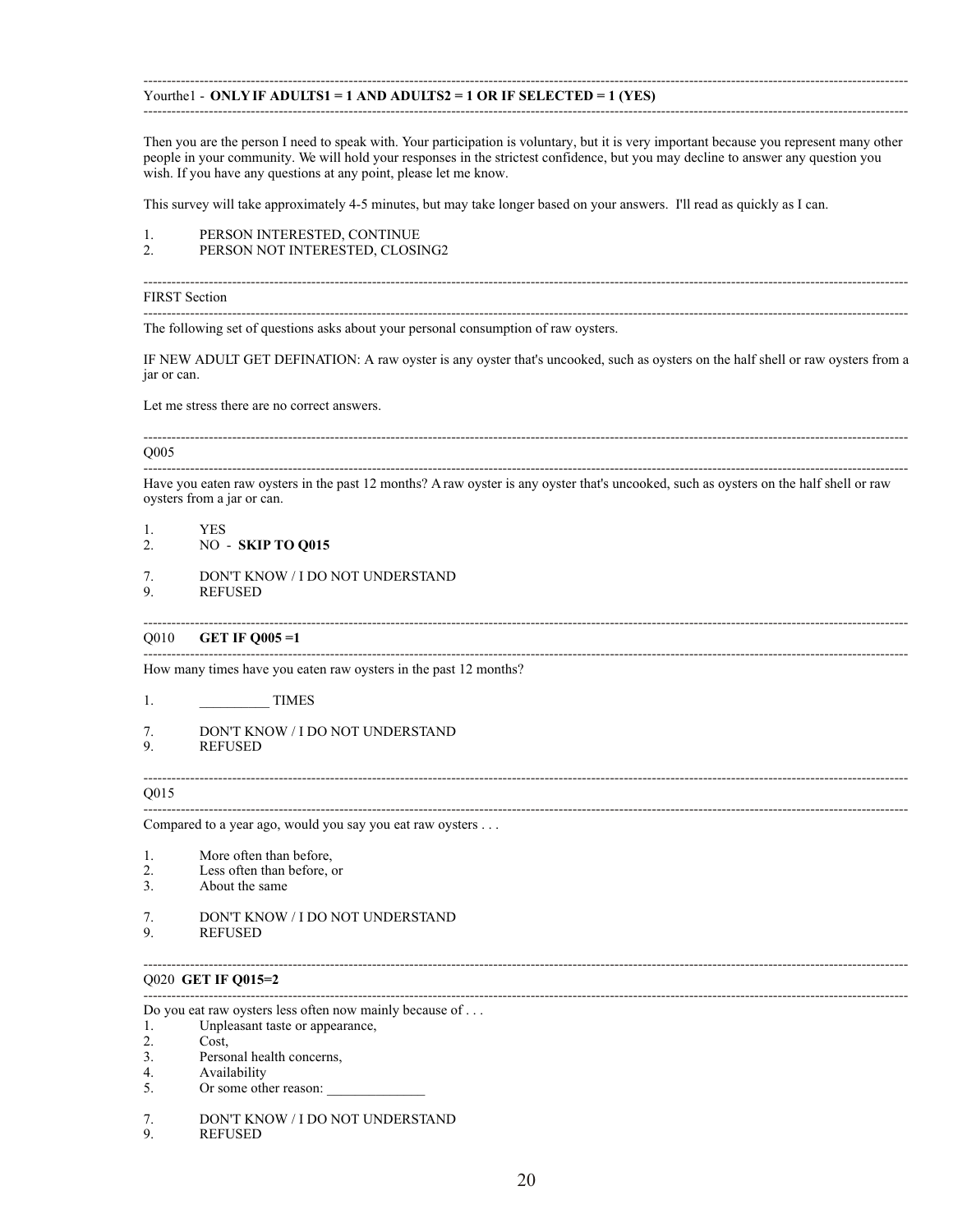#### **(RANDOMIZE LIST 1-4 FOR PRESENTATION)** --------------------------------------------------------------------------------------------------------------------------------------------------------------------

--------------------------------------------------------------------------------------------------------------------------------------------------------------------

#### Q025

Which of the following statements best describes your feelings about eating raw oysters and your health?

- 1. Not at all concerned<br>2. Somewhat concerne
- 2. Somewhat concerned<br>3. Very concerned
- Very concerned
- 7. DON'T KNOW / I DO NOT UNDERSTAND<br>9. REFUSED
- **REFUSED**

#### Q030

Have you ever heard or read that people with liver disease can get extremely ill from eating raw oysters? Liver disease includes such diseases as Hepatitis, Cirrhosis and Liver Cancer. --------------------------------------------------------------------------------------------------------------------------------------------------------------------

--------------------------------------------------------------------------------------------------------------------------------------------------------------------

--------------------------------------------------------------------------------------------------------------------------------------------------------------------

1. YES<br>2. NO

2. NO

7. DON'T KNOW / I DO NOT UNDERSTAND<br>9. REFUSED

**REFUSED** 

#### Q035 --------------------------------------------------------------------------------------------------------------------------------------------------------------------

Have you ever heard or read that people with diabetes can get extremely ill from eating raw oysters?

1. YES

- 2. NO
- 7. DON'T KNOW / I DO NOT UNDERSTAND<br>9. REFUSED

**REFUSED** 

#### Q036

Have you ever heard or read that people with weakened immune systems can get extremely ill from eating raw oysters? People with weakened immune systems include those with cancer, HIV/AIDS or those receiving treatment for these diseases.

-------------------------------------------------------------------------------------------------------------------------------------------------------------------- --------------------------------------------------------------------------------------------------------------------------------------------------------------------

1. YES<br>2. NO 2. NO

7. DON'T KNOW / I DO NOT UNDERSTAND<br>9. REFUSED

**REFUSED** 

#### Q040 **GET IF Q030 or Q035 or Q36 = 1**

I'm going to read a list of media sources. Please answer yes to any source where you've heard or read that people with liver disease or diabetes should not eat raw oysters. --------------------------------------------------------------------------------------------------------------------------------------------------------------------

--------------------------------------------------------------------------------------------------------------------------------------------------------------------

- Q040.1 Television
- Q040.2 Radio
- Q040.3 Newspaper
- Q040.4 Magazine
- Q040.5 Doctor, Nurse or other health professional
- Q040.6 Posted notice in fish market, raw oyster bar, or restaurant menu
- 1. Yes<br>2. No
- 2. No<br>8. OT
- OTHER:

7. DON'T KNOW / I DO NOT UNDERSTAND

9. REFUSED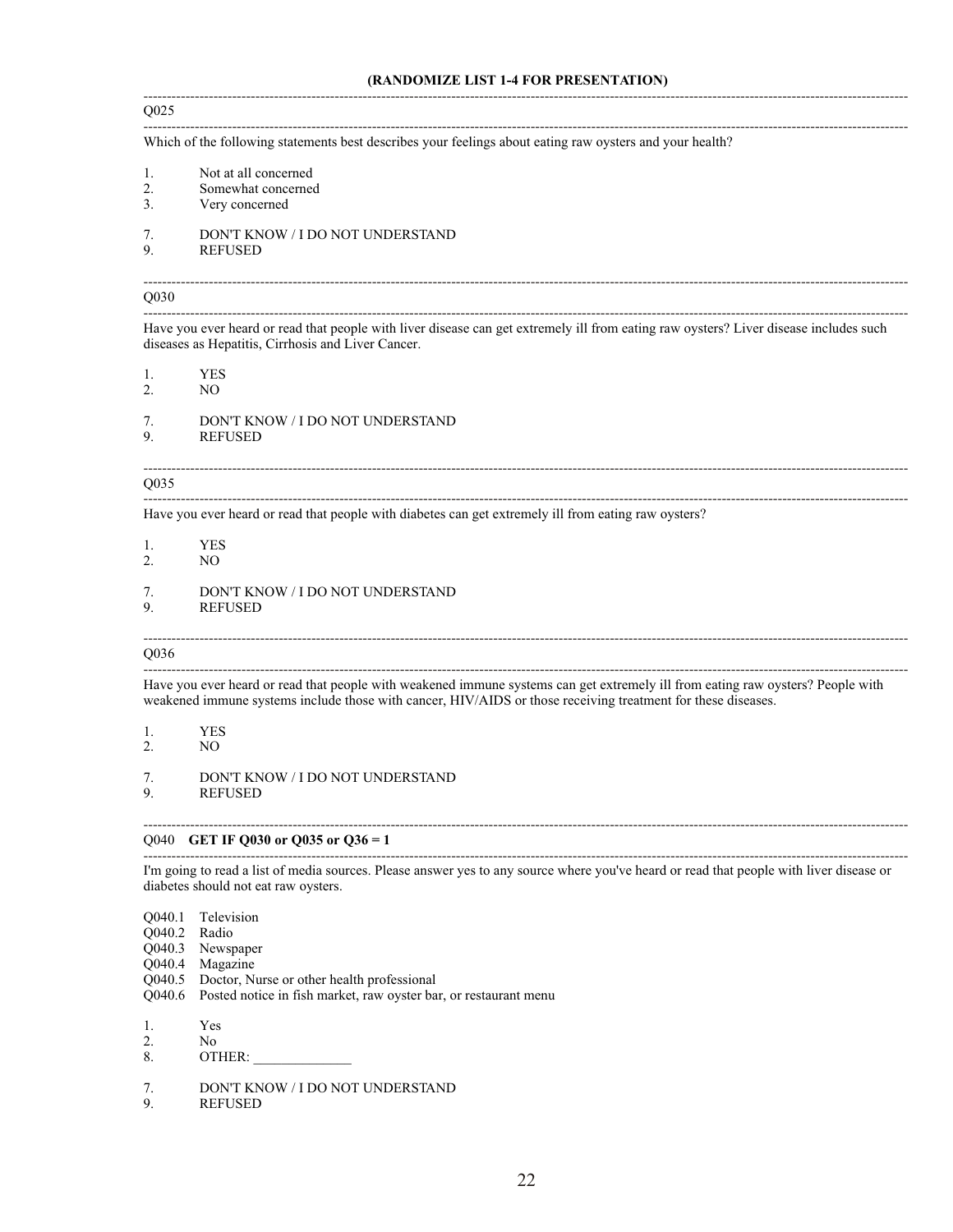#### -------------------------------------------------------------------------------------------------------------------------------------------------------------------- Q041 **GET IF q040 = 1**

-------------------------------------------------------------------------------------------------------------------------------------------------------------------- How long has it been since you heard or read that people with liver disease or diabetes can get extremely ill from eating raw oysters?

--------------------------------------------------------------------------------------------------------------------------------------------------------------------

## **INTERVIEWER READ IF NECESSARY**<br>1. 6 months or less

- 1. 6 months or less<br>2. 7 months to one
- 2. 7 months to one year<br>3. More than a vear
- More than a year

#### 7. DON'T KNOW / I DO NOT UNDERSTAND

9. REFUSED

#### Q042

-------------------------------------------------------------------------------------------------------------------------------------------------------------------- What steps are you taking, if any, to decrease your health risk when eating raw oysters?

- 10. AVOID OR EAT FEWER OYSTERS IN THE SUMMER MONTHS.<br>11. AVOID OR EAT FEWER OYSTERS IN MONTHS WITHOUT AN "
- 11. AVOID OR EAT FEWER OYSTERS IN MONTHS WITHOUT AN "R"<br>12. AVOID OYSTERS FROM POLLUTED WATERS OR FROM PLACES
- AVOID OYSTERS FROM POLLUTED WATERS OR FROM PLACES WHERE OUTBREAKS HAVE RECENTLY OCCURRED.
- 13. CHOOSE RETAIL MARKETS CAREFULLY.<br>14. CHOOSE RESTAURANTS CAREFULLY.
- 14. CHOOSE RESTAURANTS CAREFULLY.<br>15. CHECK THE WAY OYSTERS LOOK OR
- CHECK THE WAY OYSTERS LOOK OR SMELL.
- 16. BUY ONLY OYSTERS WITH CLOSED SHELL.<br>17. EATOYSTERS WITH TOBASCO SAUCE.
- 17. EAT OYSTERS WITH TOBASCO SAUCE.<br>18. EAT OYSTERS WHILE DRINKING ALCO
- 18. EAT OYSTERS WHILE DRINKING ALCOHOLIC BEVERAGE.<br>19. OTHER SPECIFY
- OTHER SPECIFY
- 77. NOT SURE / DON'T KNOW
- 99. REFUSED

#### -------------------------------------------------------------------------------------------------------------------------------------------------------------------- -------------------------------------------------------------------------------------------------------------------------------------------------------------------- **SECOND Section** Demographics

Now, I'm going to ask a set of general questions about your personal characteristics. When I read each one, please answer to the best of your ability.

#### -------------------------------------------------------------------------------------------------------------------------------------------------------------------- Q045

--------------------------------------------------------------------------------------------------------------------------------------------------------------------

What is your age?

Code age in years

#### 07. DON'T KNOW/NOT SURE

09. REFUSED

#### -------------------------------------------------------------------------------------------------------------------------------------------------------------------- Q050 **GET IF Q045 = 999**

-------------------------------------------------------------------------------------------------------------------------------------------------------------------- I understand this may be a sensitive question. Would you be willing to tell me which of the following best describes your age range?

#### INTERVIEWER PLEASE READ 1 4 ONLY.

- 1. Under 30<br>2. 30 to 44
- 2. 30 to 44<br>3. 45 to 64
- 3. 45 to 64<br>4. 65 or old
- 65 or older
- 7. DON'T KNOW / NOT SURE
- 9. REFUSED

#### Q055

[INTERVIEWER: RECORD GENDER, VERIFY IF NECESSARY]

-------------------------------------------------------------------------------------------------------------------------------------------------------------------- --------------------------------------------------------------------------------------------------------------------------------------------------------------------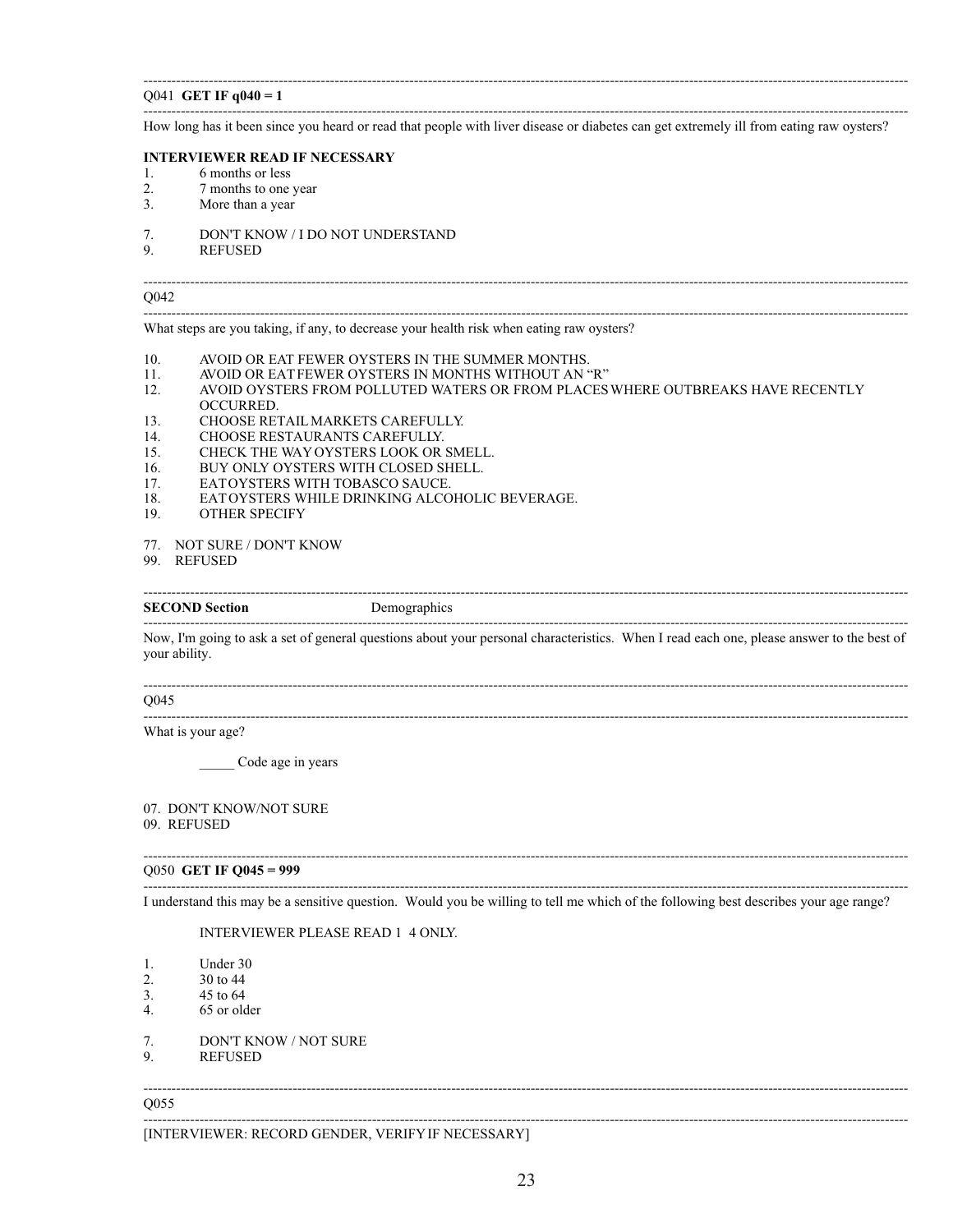## 1. MALE<br>2. FEMAI

**FEMALE** 

#### 7. DON'T KNOW / NOT SURE 9. REFUSED

#### Q060

Which racial or ethnic background best describes you? --------------------------------------------------------------------------------------------------------------------------------------------------------------------

Would you say: White, Black, Asian, Pacific Islander, American Indian, Alaska Native, or Other?

- 1. White or Caucasian<br>2. Black or African-Ar
- 2. Black or African-American<br>4. Asian or Pacific Islander
- 4. Asian or Pacific Islander
- 5. Native American or Aleut (Al-Oot)?
- 6. OTHER (Specify?)
- 7. DON'T KNOW / NOT SURE<br>9. REFUSED
- **REFUSED**

[INTERVIEWER: IF RESPONDENT SAYS 'Hispanic', ASK 'Are you white-Hispanic, black-Hispanic, Asian or Pacific Islander and Hispanic, American Indian or Alaska Native and Hispanic, or other race and Hispanic?]

--------------------------------------------------------------------------------------------------------------------------------------------------------------------

#### Q065 --------------------------------------------------------------------------------------------------------------------------------------------------------------------

[INTERVIEWER: IF RESPONDENT REPLIED 'Hispanic' TO THE PREVIOUS QUESTION, CODE THIS QUESTION "YES" AND CONTINUE] --------------------------------------------------------------------------------------------------------------------------------------------------------------------

Are you of Spanish or Hispanic origin?

- 1. YES
- 2. NO
- 
- 7. NOT SURE / DON'T KNOW
- 9. REFUSED

#### Q070

Has a doctor ever told you that you have liver disease, such as hepatitis, cirrhosis, or liver cancer? --------------------------------------------------------------------------------------------------------------------------------------------------------------------

- 1. YES
- 2. NO
- 7. NOT SURE / DON'T KNOW
- 9. REFUSED

#### Q075

Has a doctor ever told you that you have diabetes?

#### 1. YES

- 2. NO
- 7. NOT SURE / DON'T KNOW
- 9. REFUSED

#### Q080 --------------------------------------------------------------------------------------------------------------------------------------------------------------------

Has a doctor ever told you that you have a weakened immune system? --------------------------------------------------------------------------------------------------------------------------------------------------------------------

- 1. YES
- 2. NO
- 7. NOT SURE / DON'T KNOW

-------------------------------------------------------------------------------------------------------------------------------------------------------------------- --------------------------------------------------------------------------------------------------------------------------------------------------------------------